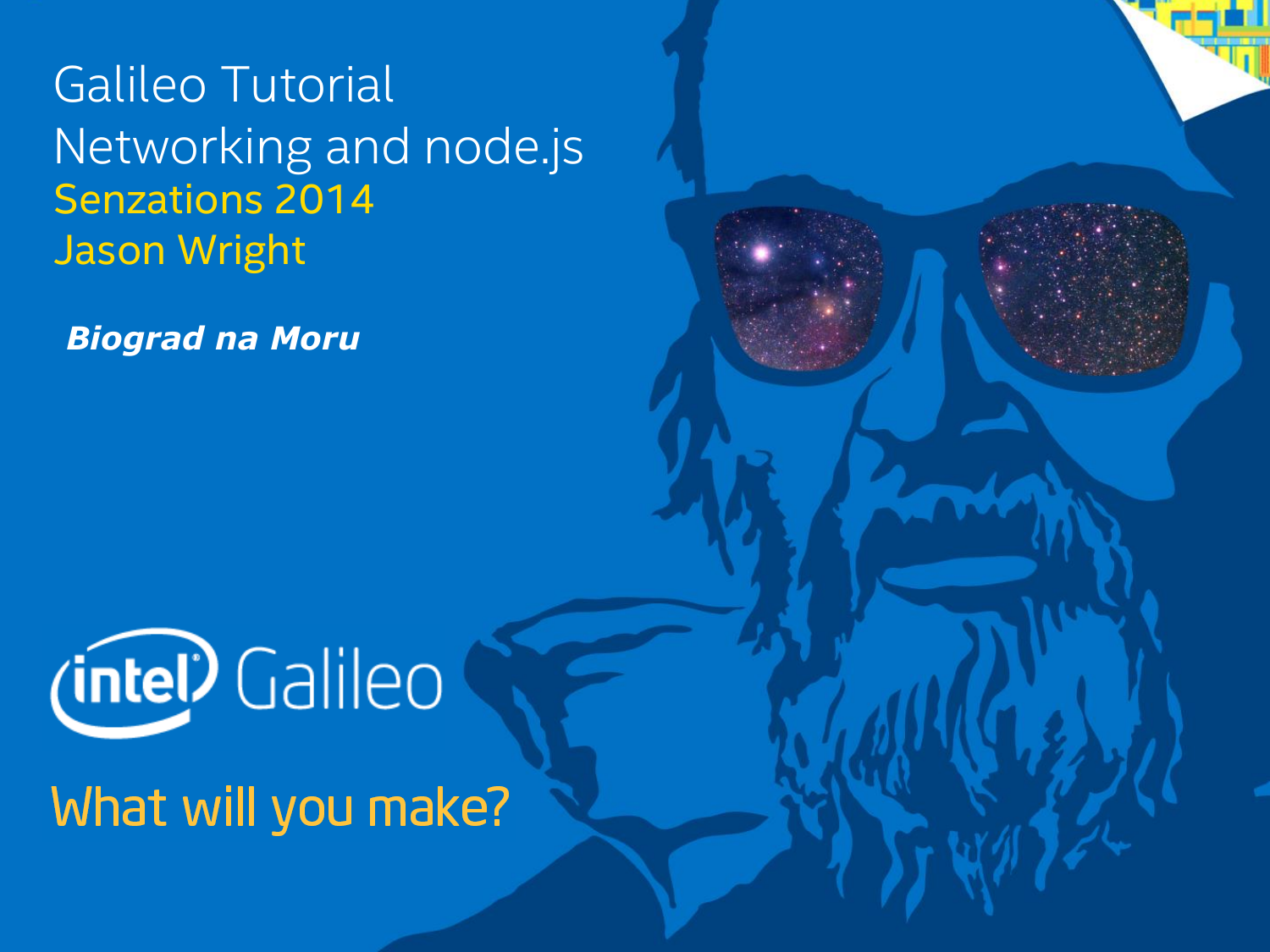# Learning goals

- Basics of node.js
	- why & how it's useful
	- server/client networking
- How to deploy a node.js server on Galileo
- Interacting with Galileo through the browser
- Reading and displaying sensor data

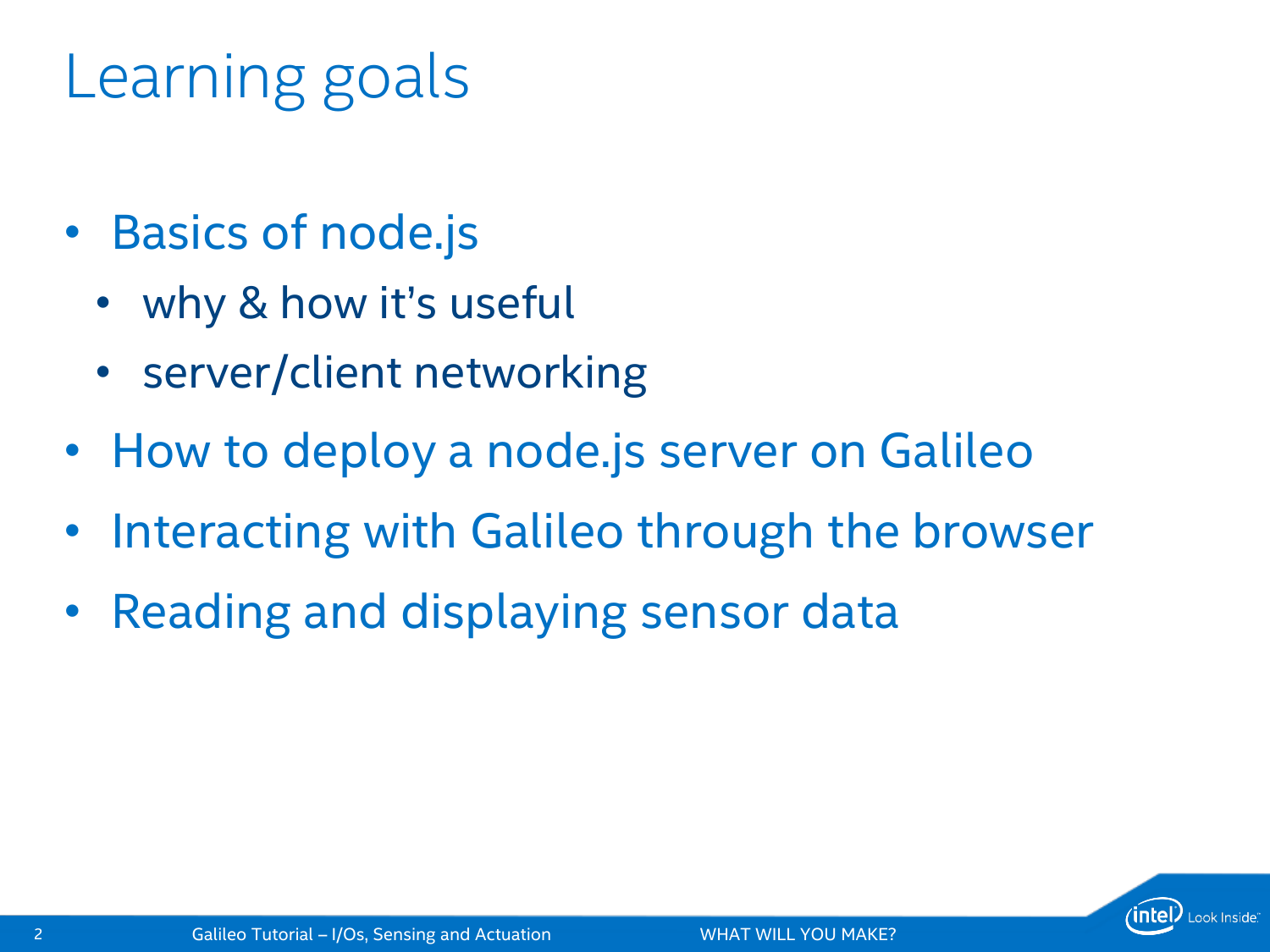# What is node.js?

- node.js (or just *node*) is a JavaScript runtime designed for lightweight server applications
- It is not a full webserver (e.g. Apache, nginx)
- The incoming request handler is single-threaded instead of multithreaded

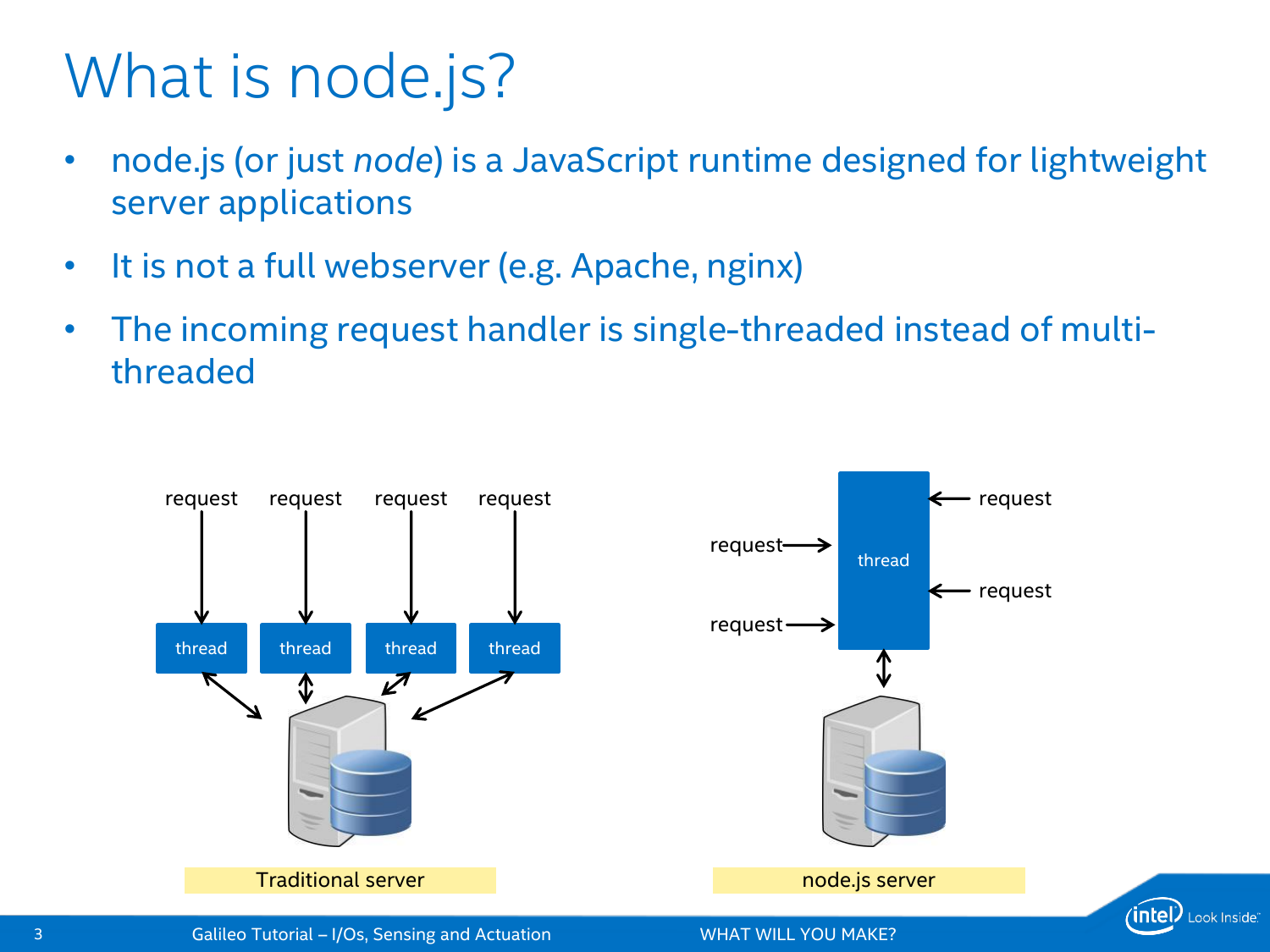# Why use node.js?

- **Consistent:** Server/client language and data representations are the same
- **Scalable:** Single-threaded architecture minimizes memory usage and avoids cost of context-switching between threads
	- Problem: What if one client is computationally demanding?
	- Problem: What if there's a core exception?
- **Fast** (at certain things)
	- node is especially useful if I/O is likely to be your bottleneck (i.e., your server isn't doing that much)
	- examples: queued inputs, data streaming, web sockets

Generally speaking, node is ideal for *lightweight*, *real-time* tasks and a bad choice for *computationally intensive* tasks

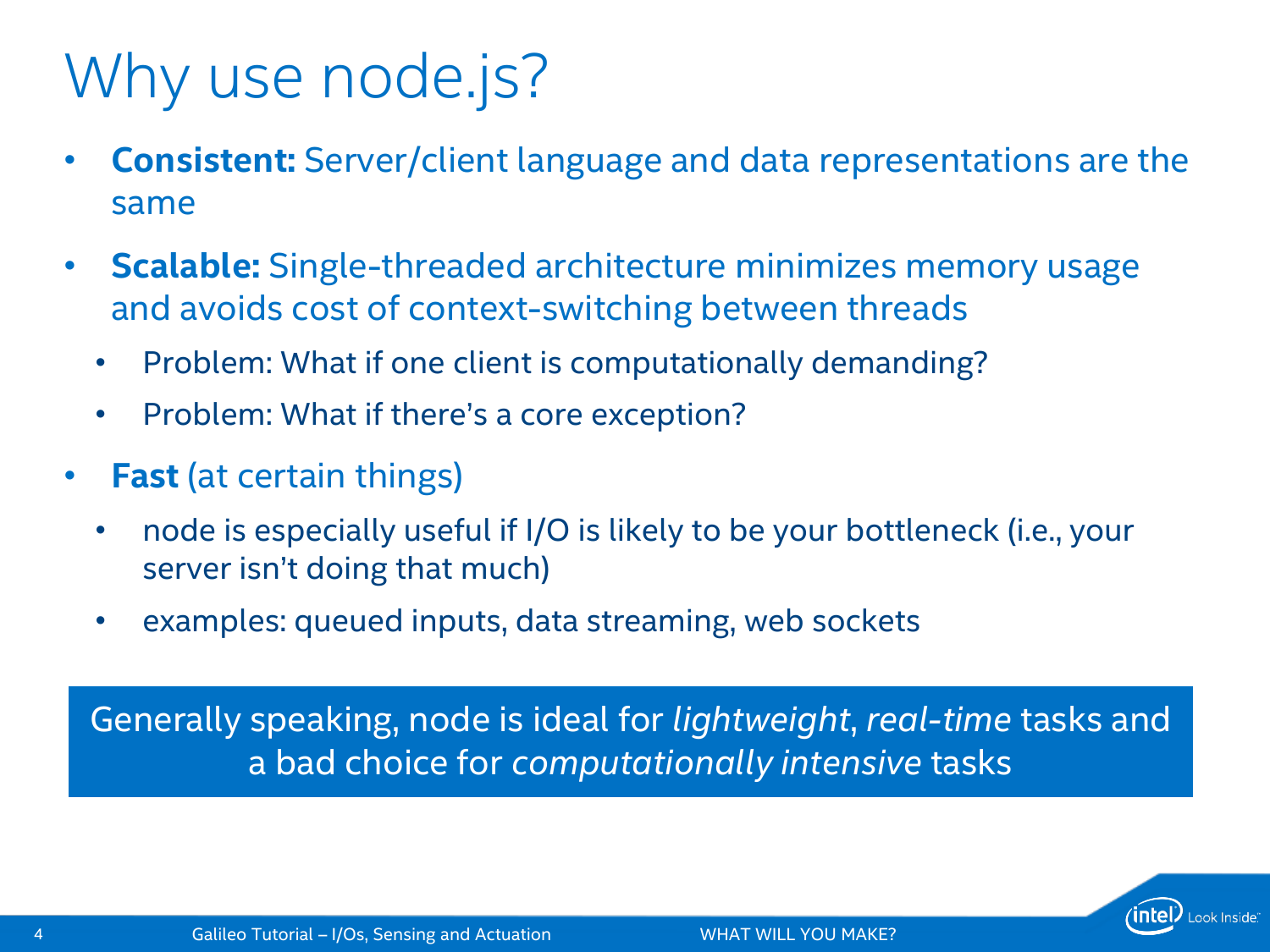# Setting up networking on Galileo

- Setup WiFi SSID and authentication (as needed)
- Enable network interface
	- **ifup eth0**
	- **ifup wlan0**
- Check network status
	- **ifconfig**

| COM14 - PuTTY |                                                                                                                                                                                                                                                                                                                                                                                                                   | e |                         |
|---------------|-------------------------------------------------------------------------------------------------------------------------------------------------------------------------------------------------------------------------------------------------------------------------------------------------------------------------------------------------------------------------------------------------------------------|---|-------------------------|
| leth0         | root@clanton:~# ifconfig<br>Link encap:Ethernet HWaddr 00:13:20:FF:17:32<br>inet addr:192.168.0.100 Bcast:0.0.0.0 Mask:255.255.255.0<br>UP BROADCAST RUNNING MULTICAST MTU:1500 Metric:1<br>RX packets:213 errors:0 dropped:4 overruns:0 frame:0<br>TX packets:86 errors:0 dropped:0 overruns:0 carrier:0<br>collisions:0 txqueuelen:1000<br>RX bytes:69184 (67.5 KiB) TX bytes:11386 (11.1 KiB)<br>Interrupt: 40 |   |                         |
|               |                                                                                                                                                                                                                                                                                                                                                                                                                   |   | inet addr:192.168.0.100 |
| 116           | Link encap:Local Loopback<br>inet addr:127.0.0.1 Mask:255.0.0.0<br>inet6 addr: :: 1/128 Scope: Host<br>UP LOOPBACK RUNNING MTU: 65536 Metric:1<br>RX packets:0 errors:0 dropped:0 overruns:0 frame:0<br>TX packets:0 errors:0 dropped:0 overruns:0 carrier:0<br>collisions:0 txqueuelen:0<br>RX bytes:0 (0.0 B) TX bytes:0 (0.0 B)<br>root@clanton:~#                                                             |   |                         |
|               |                                                                                                                                                                                                                                                                                                                                                                                                                   |   |                         |

5 Galileo Tutorial – I/Os, Sensing and Actuation WHAT WILL YOU MAKE?

 $($ intel $)$  Look Inside.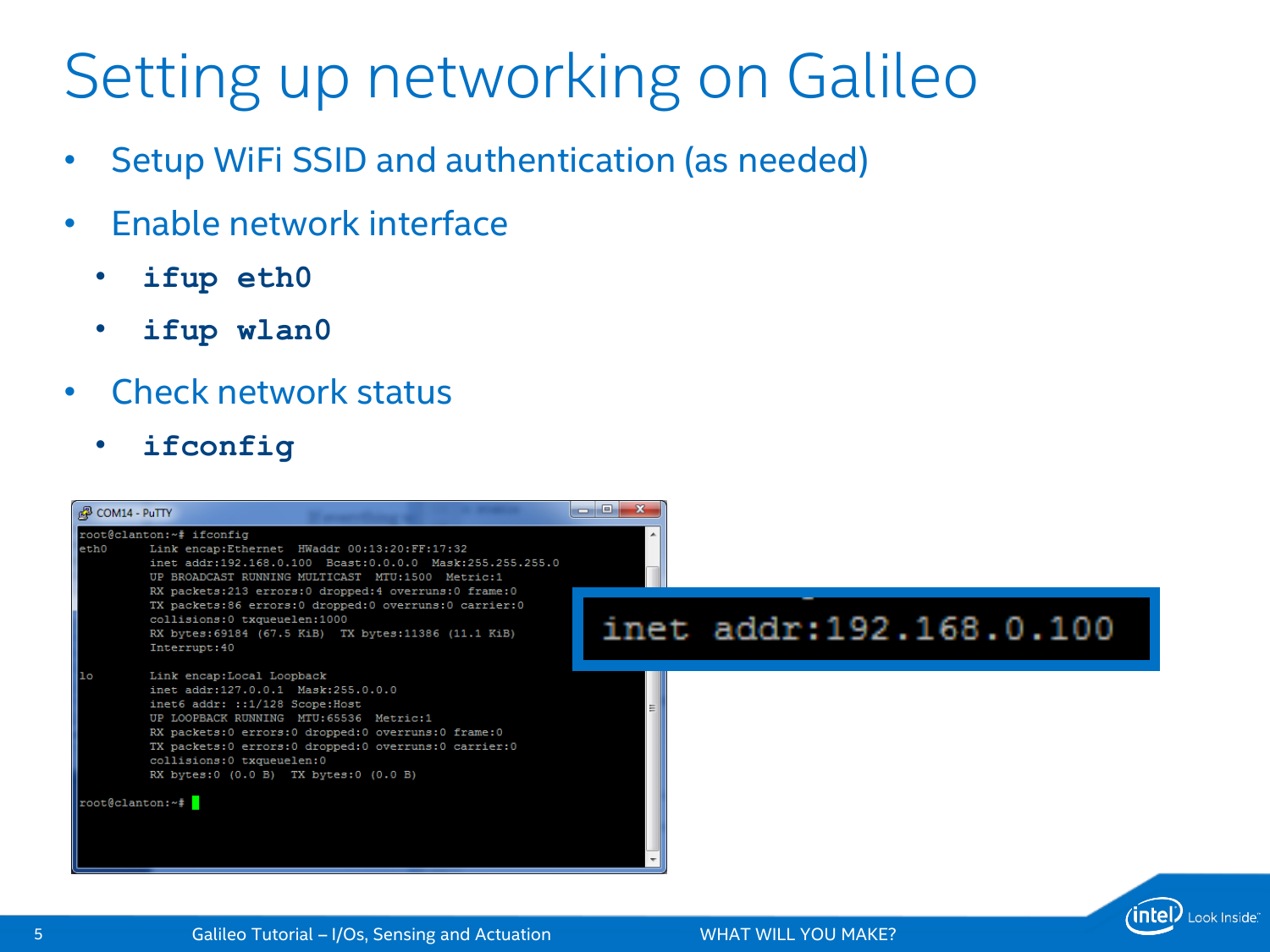- Node should come preinstalled on your Galileo image
- Verify that it's installed and working:
	- **node --version**
- Test it out using the interactive shell:



The interactive shell will always print the return value of any command. console.log has no return value, so it prints 'undefined'.

• Ctrl+D to quit (or Ctrl+C twice)

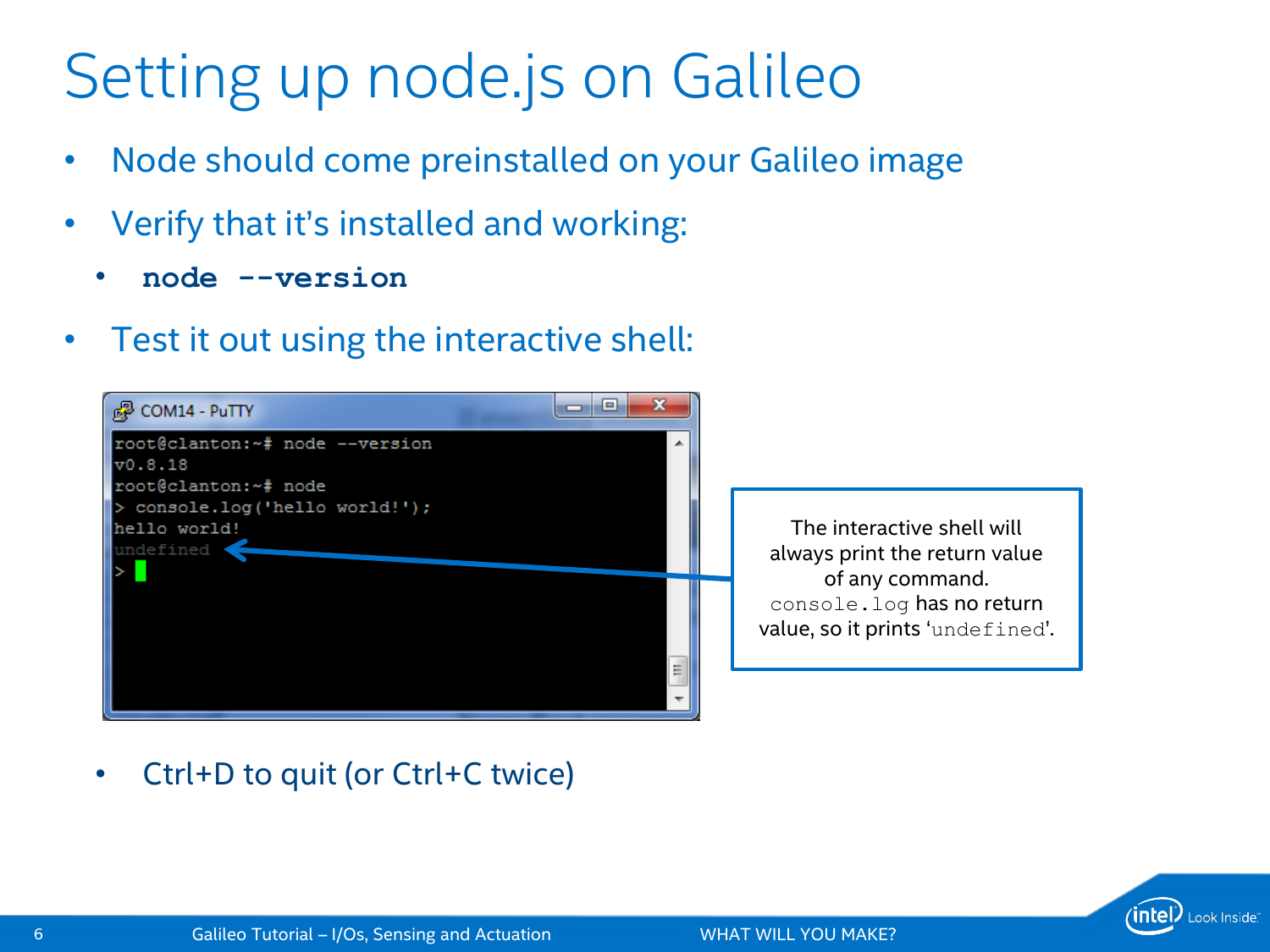• You can also run node by passing in a script – this is how we'll handle server operations



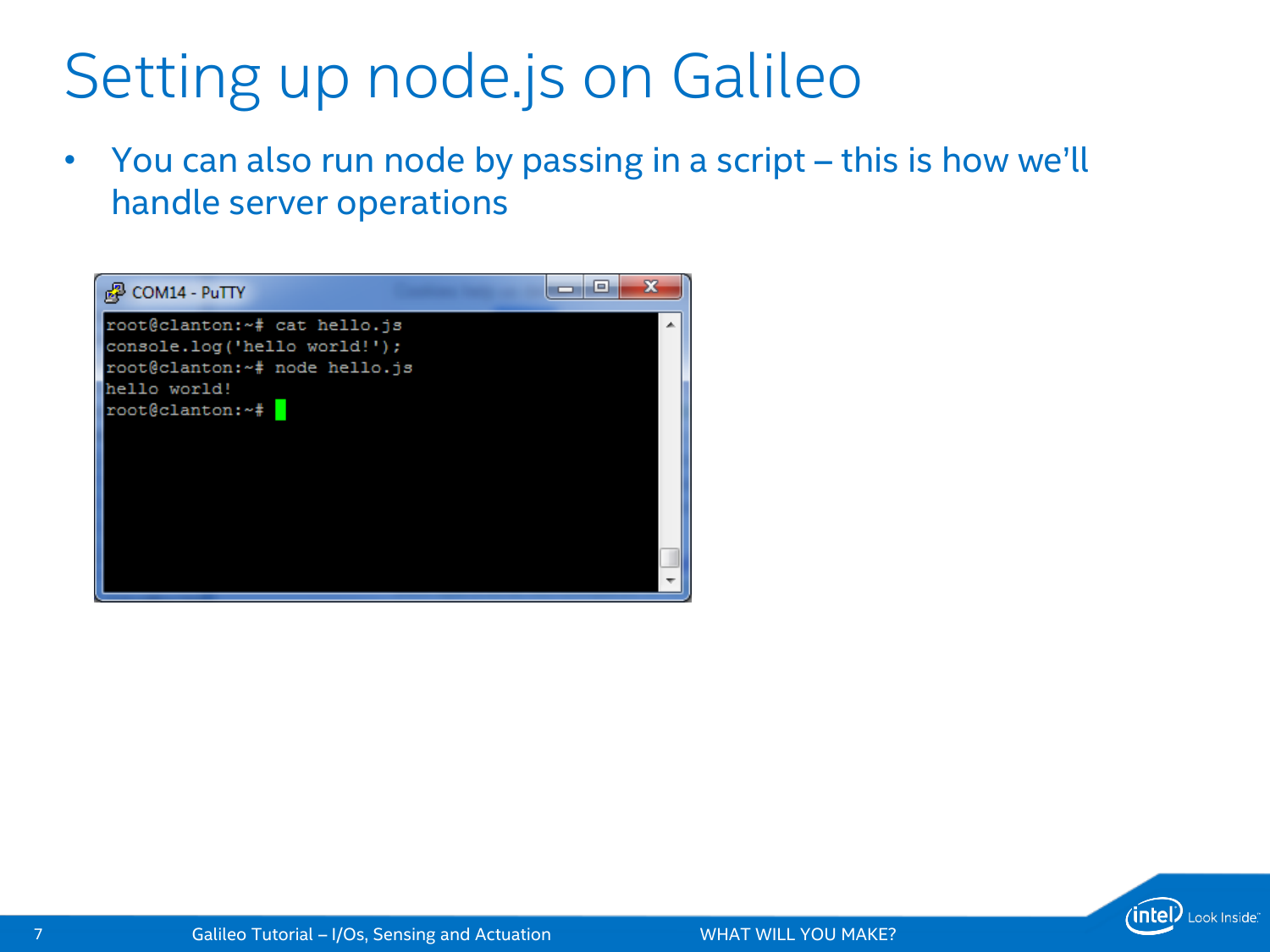- Node comes with its own package manager, called **npm**
- Also verify that this is installed and working
	- **npm –version && npm ls**
- We'll install some packages that will come in handy, but first we need to correct the Galileo's clock



If you don't do this, "date" will be wrong and npm installations will fail with an SSL CERT\_NOT\_YET\_VALID error

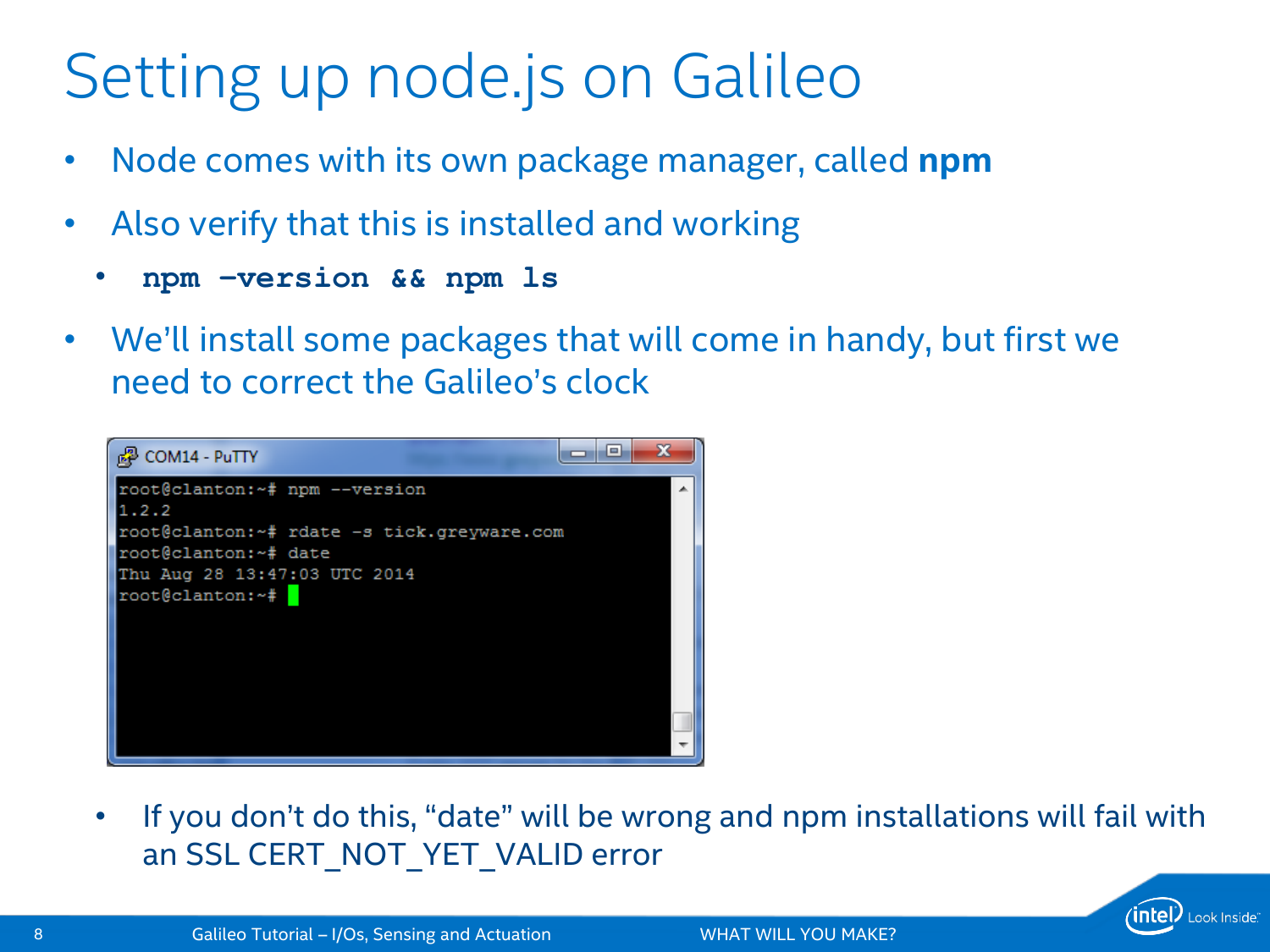- Install a few modules (this can be a bit slow…)
	- **npm install express ejs socket.io galileo-io**



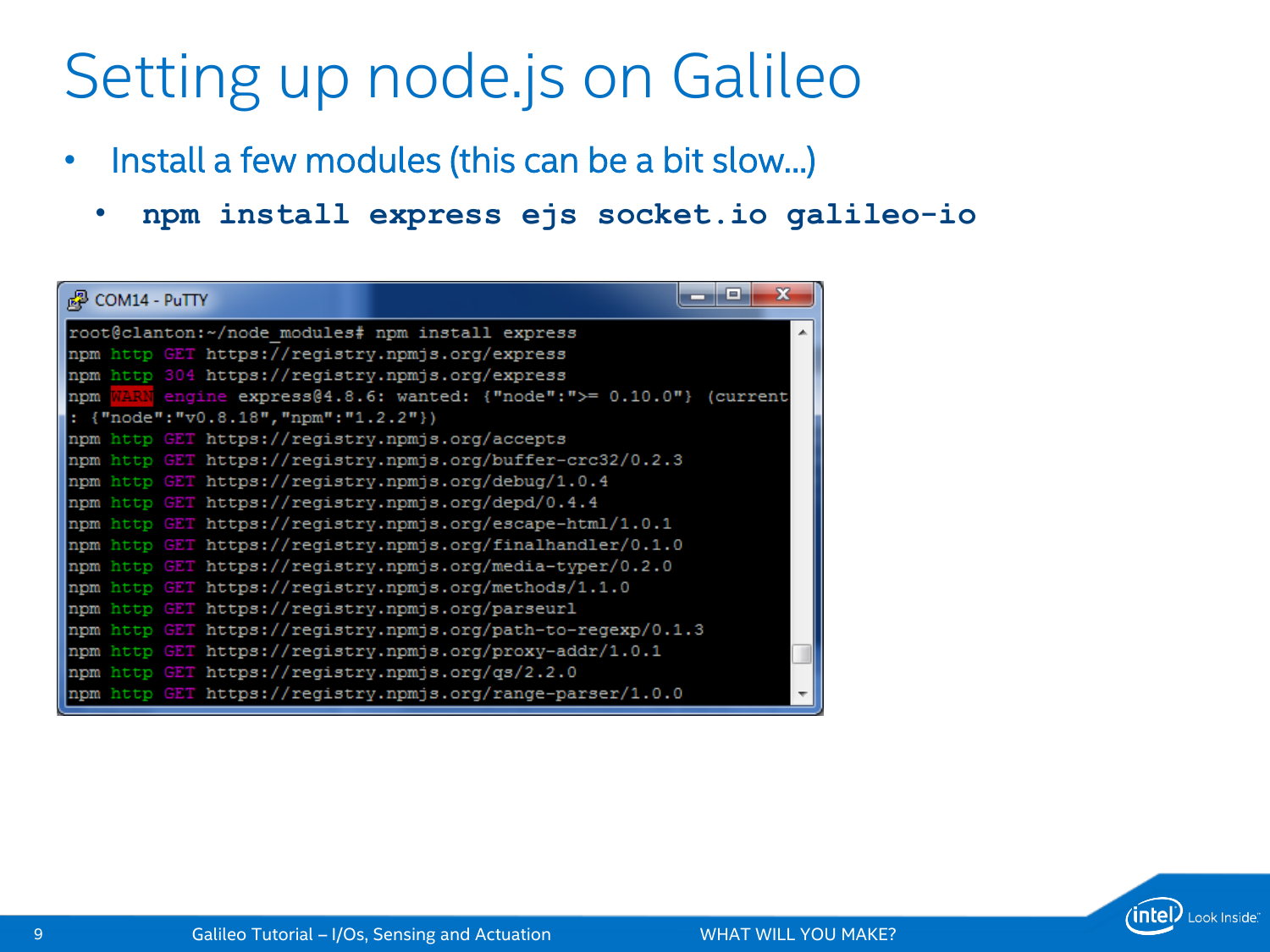# Writing a server, part 1: http

- The **http** module handles *requests* and *responses* via a *server* object
- Most basic example (server\_basic.js):

```
var http = require("http");
var server = http.createServer(function(request, response) {
    response.writeHead(200, {"Content-Type": "text/html"});
    response.write("Galileo Server!");
    response.end();
});
server.listen(80);
console.log("Server listening!");
```
- Launch this server by calling it with node:
	- node server basic.js
- You'll notice the program doesn't terminate—it will continually run and process requests as they come in

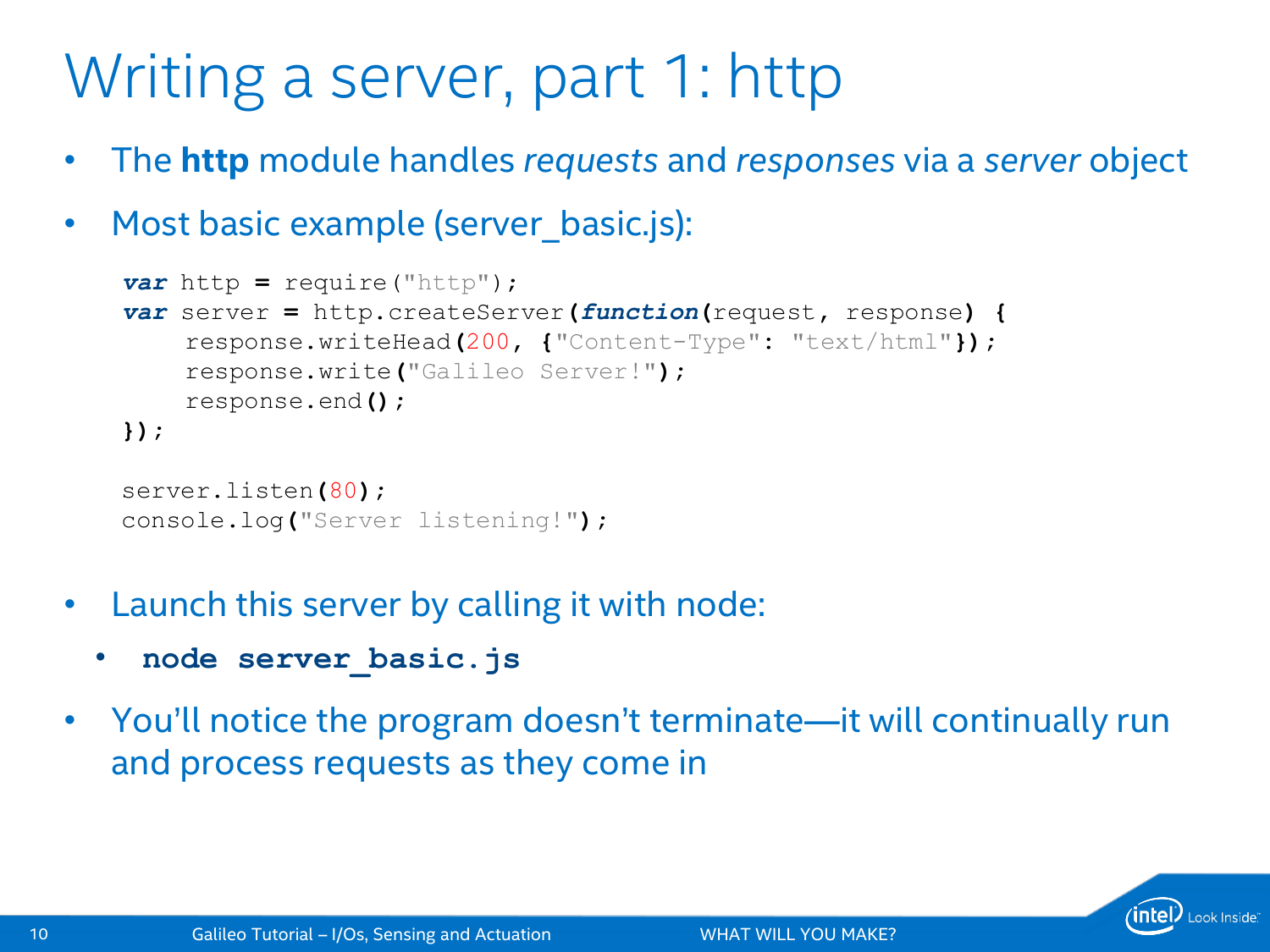# Writing a server, part 1: http







 $($ intel $)$  Look Inside: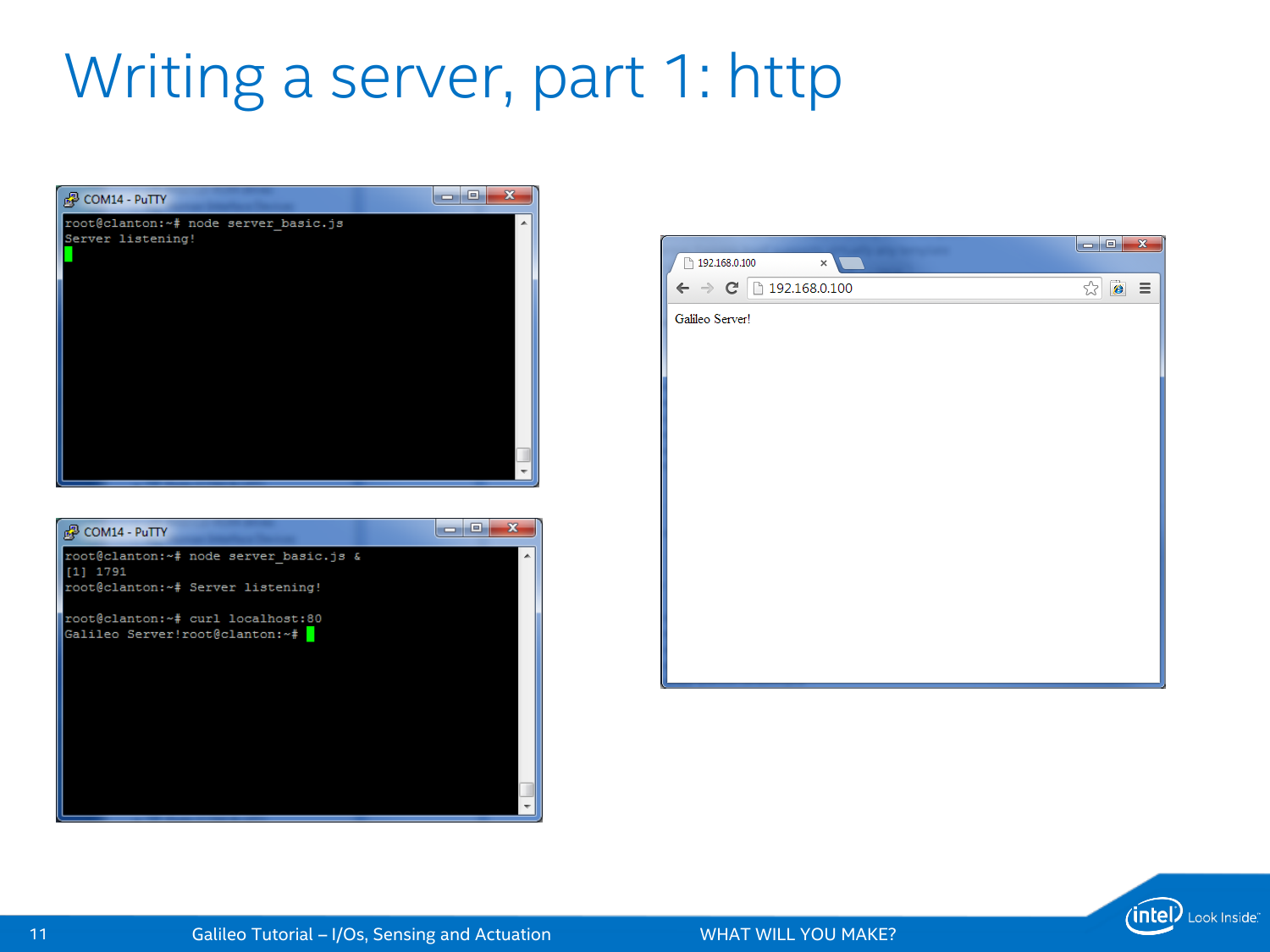# Writing a server, part 2: express

- **express** is a web application framework for node
	- In this context we'll mainly be using it as a way to serve up dynamically generated HTML content, but it has many other features
- Main benefit in this context is that we can use a templating engine to avoid spitting out tons of HTML in a redundant way
	- We'll use *ejs* as our templating engine (*jade*, *haml* are also popular)
	- Instead of directly writing the HTTP response, pass in a view and a set of parameters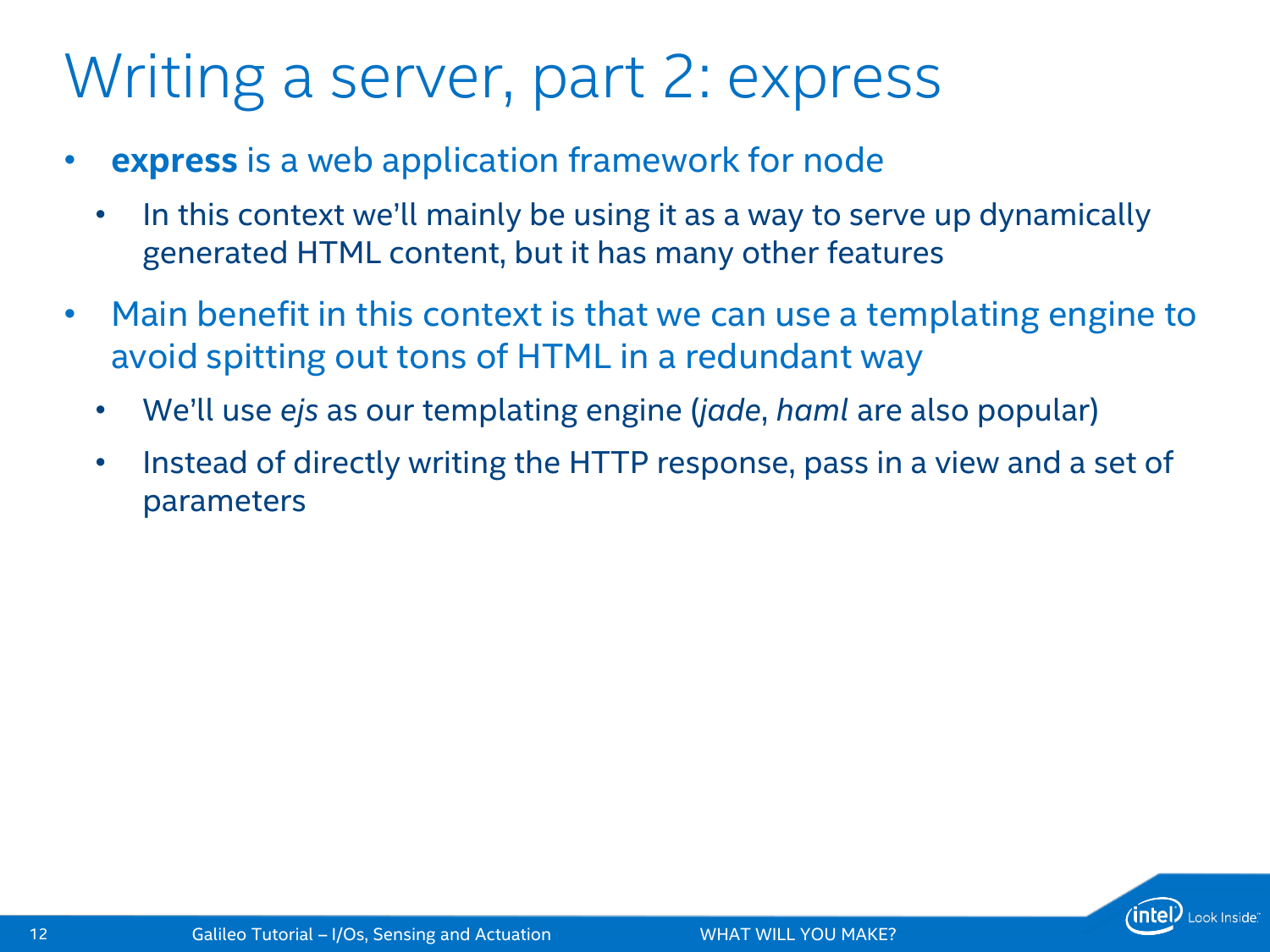#### Writing a server, part 2: express

#### • Server (server\_express.js):

```
var express = require('express');
var app = express();
app.set('view engine', 'ejs');
app.get('/', function(request, response) {
    response.render('index', {
        title: 'Home',
        message: 'This is an Express app running on the Galileo'
    });
});
app.listen(80);
console.log("Server listening!");
```
#### • Template (views/index.ejs):

```
<!doctype html>
<html lang="en">
<head>
   <title><%= title %></title>
</head>
<body>
<h1><%= title %></h1>
\langle p \rangle \langle \hat{z}^* = \text{message } \hat{z} \rangle \langle p \rangle</body>
</html>
```
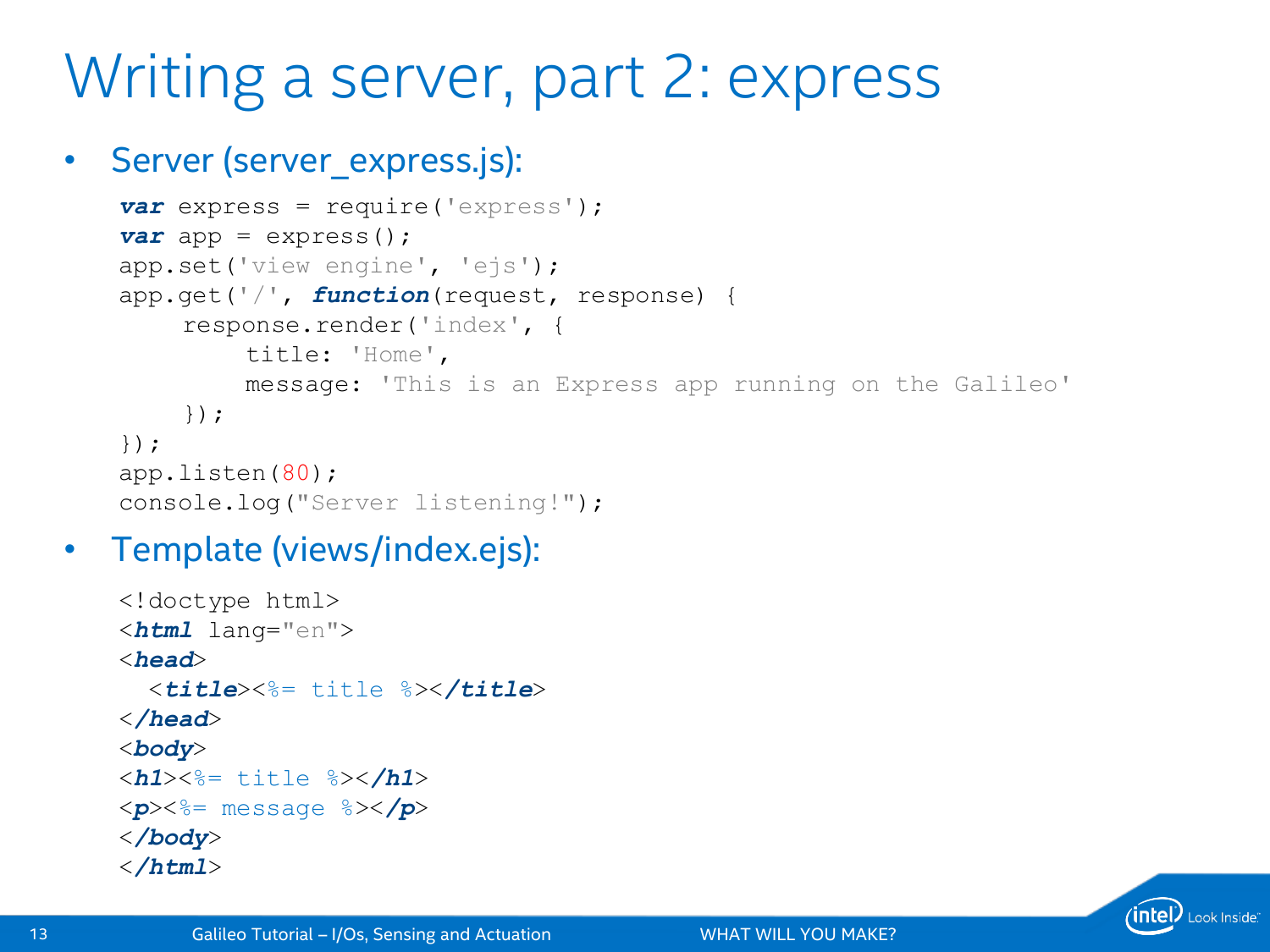# Writing a server, part 2: express



| $\Box$ Home<br>$\times$                       | $\mathbf{x}$<br>o<br>$\blacksquare$ |
|-----------------------------------------------|-------------------------------------|
| $\leftarrow$ $\rightarrow$ C' 192.168.0.100   | $\mathcal{B}$<br>☆<br>$\equiv$      |
| Home                                          |                                     |
| This is an Express app running on the Galileo |                                     |
|                                               |                                     |
|                                               |                                     |
|                                               |                                     |
|                                               |                                     |
|                                               |                                     |
|                                               |                                     |
|                                               |                                     |
|                                               |                                     |

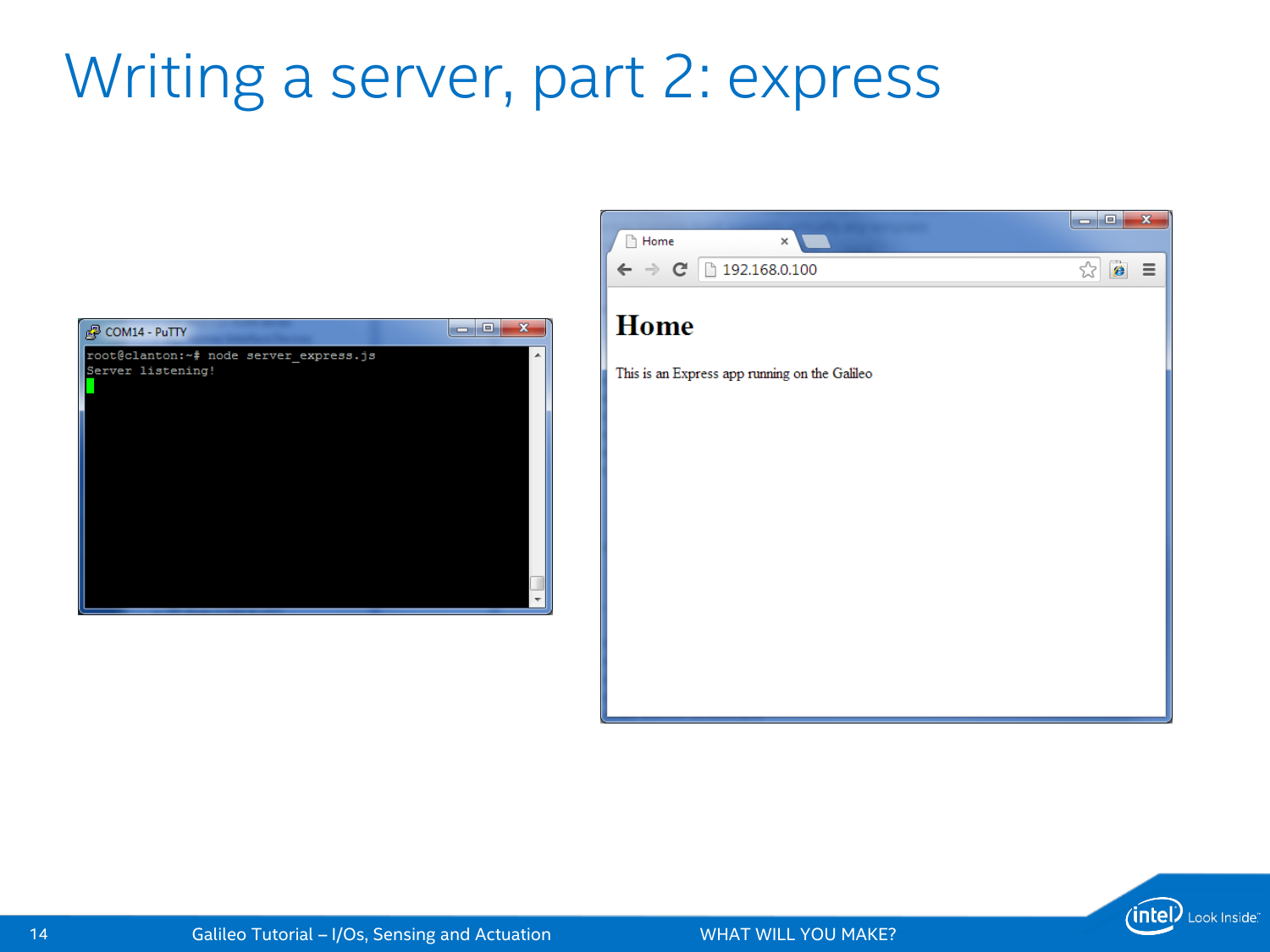# Writing a server, part 3: sockets

- WebSockets a full-duplex (bidirectional) TCP communications channel
- socket.io a simple-to-use WebSockets implementation for node
- server socket.js:

```
var io = require('socket.io').listen(server);
...
io.on('connection', function(socket) {
    console.log('user connected');
    socket.on('myAction', function(msg) {
        console.log('woohoo!');
    });
});
```
• views/action.ejs:

```
<script src="/socket.io/socket.io.js"></script>
<script>var socket = io();</script>
…
<button onclick="socket.emit('myAction');">Click Me!</button>
```
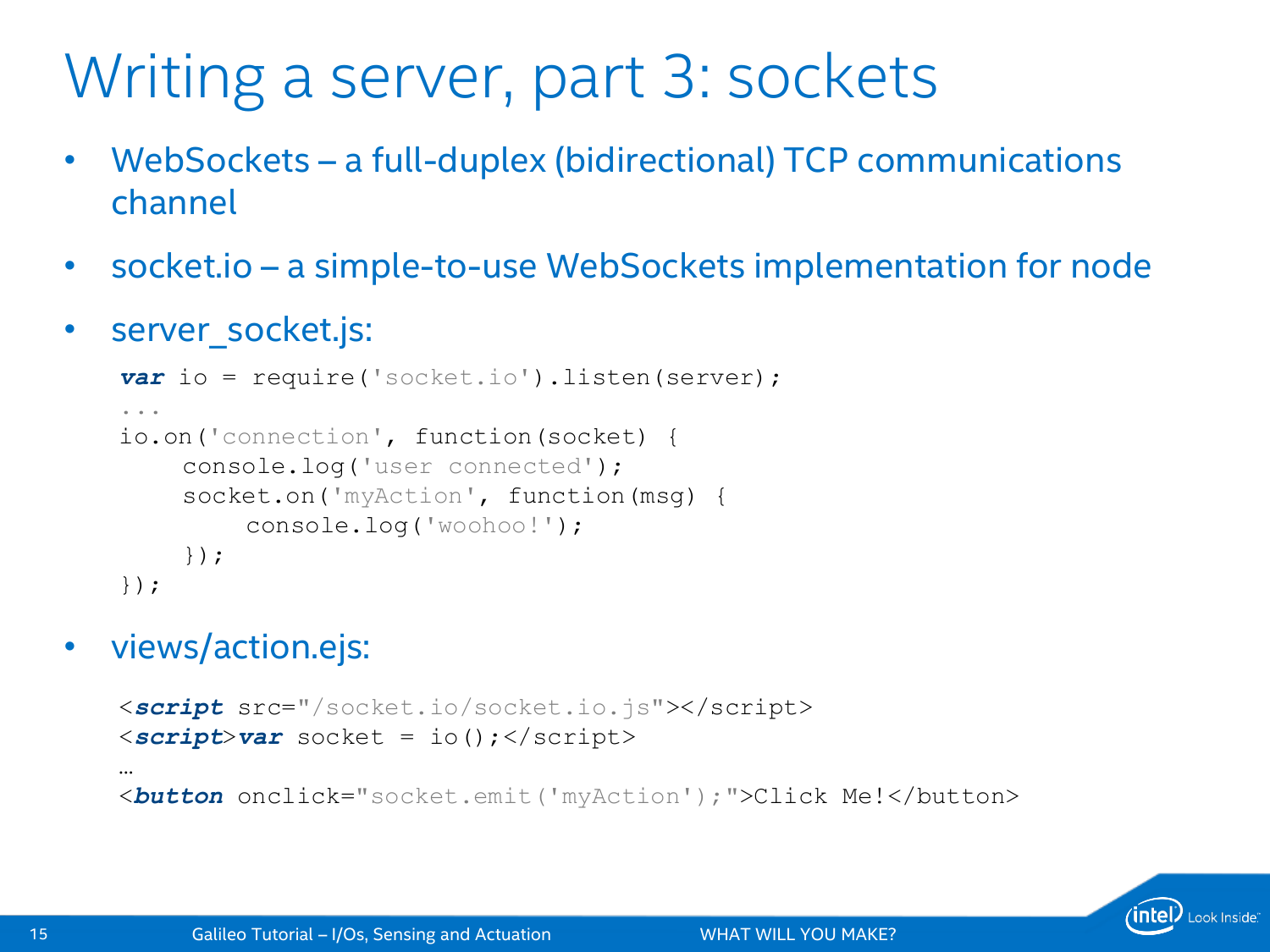# Working with sensor data

- Linux provides a virtual filesystem called **sysfs** that allows for easy access to underlying hardware from userspace
- This makes working with sensor data as simple as reading and writing to files
	- Arduino functionality on Galileo is implemented via abstracted sysfs interactions
- Quick example: reading the core temperature
	- **cat /sys/class/thermal/thermal\_zone0/temp**
	- Divide by 1000 to get the SoC temperature in  $^{\circ}$ C
	- (Quark can run hot, but it's normal)

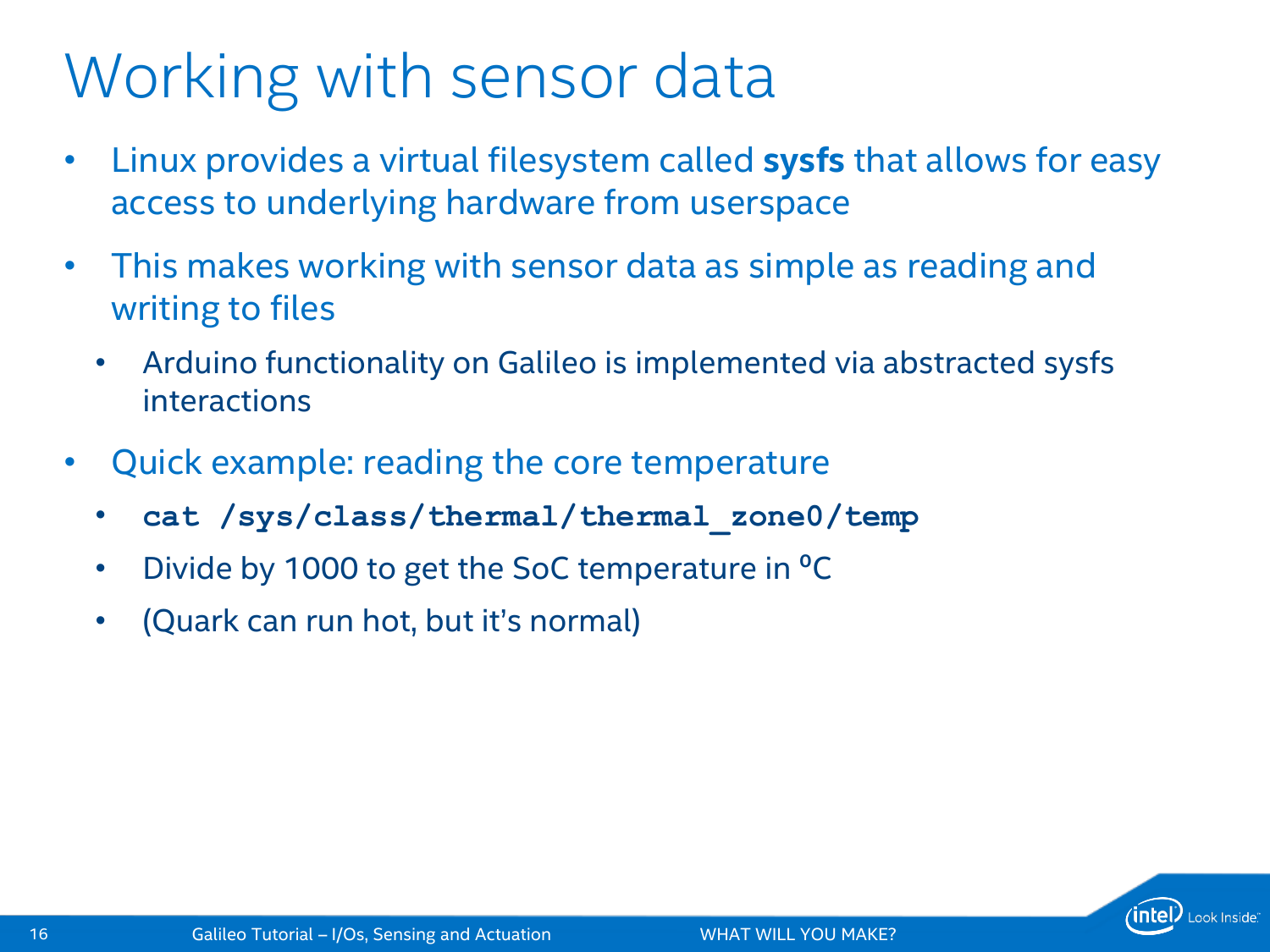# Working with sensor data – GPIO access

- Export the port
	- **echo -n "3" > /sys/class/gpio/export**
	- A new folder (gpio3) will appear in /sys/class/gpio
	- This particular GPIO pin is wired to the green onboard LED
- Set port direction
	- **echo -n "out" > /sys/class/gpio/gpio3/direction**
- Read/write value
	- **echo -n "1" > /sys/class/gpio/gpio3/value**
	- **echo -n "0" > /sys/class/gpio/gpio3/value**

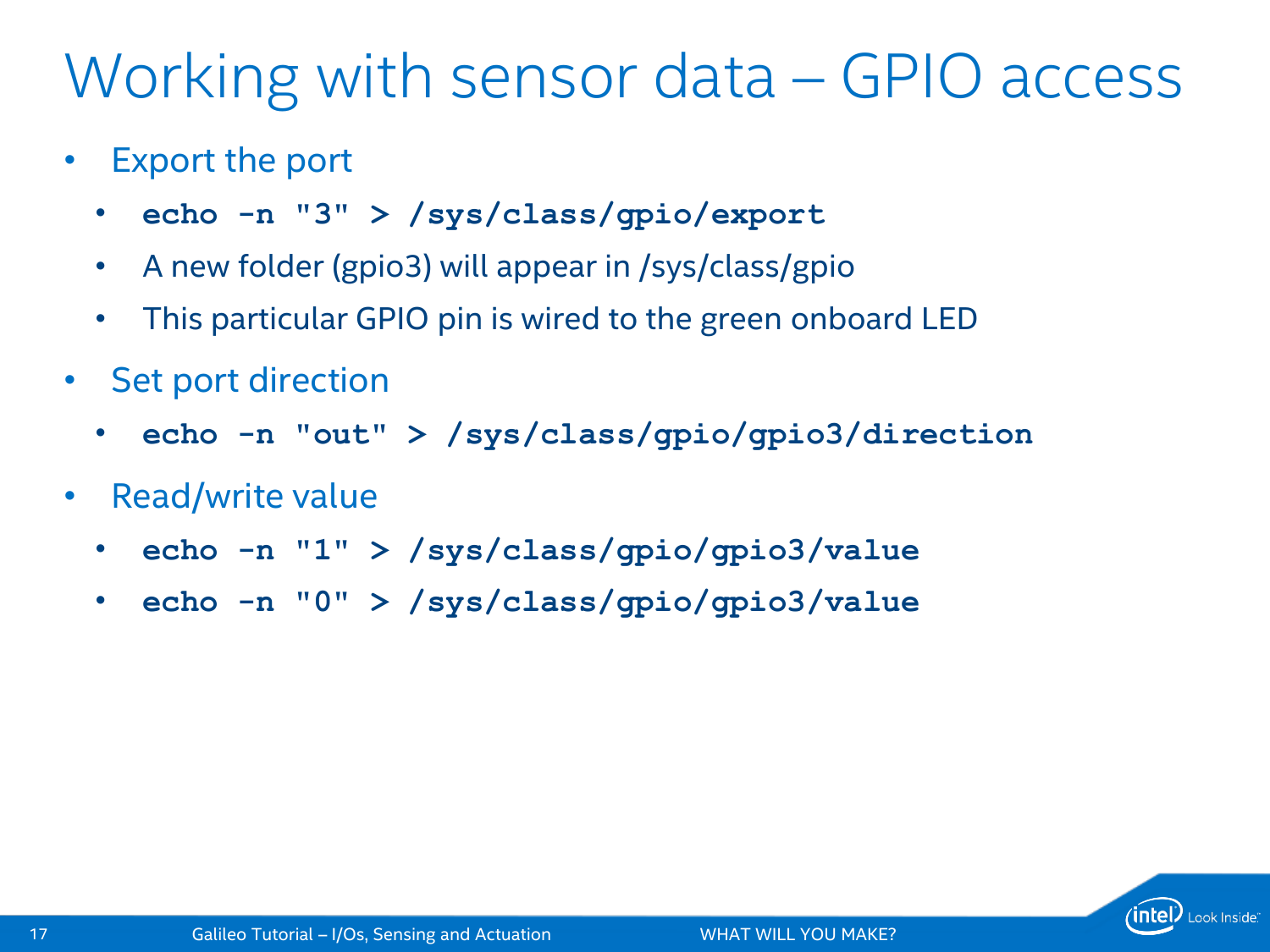# Working with sensor data – ADC read

• For this example we'll use the Grove Shield with the light sensor connected to A0



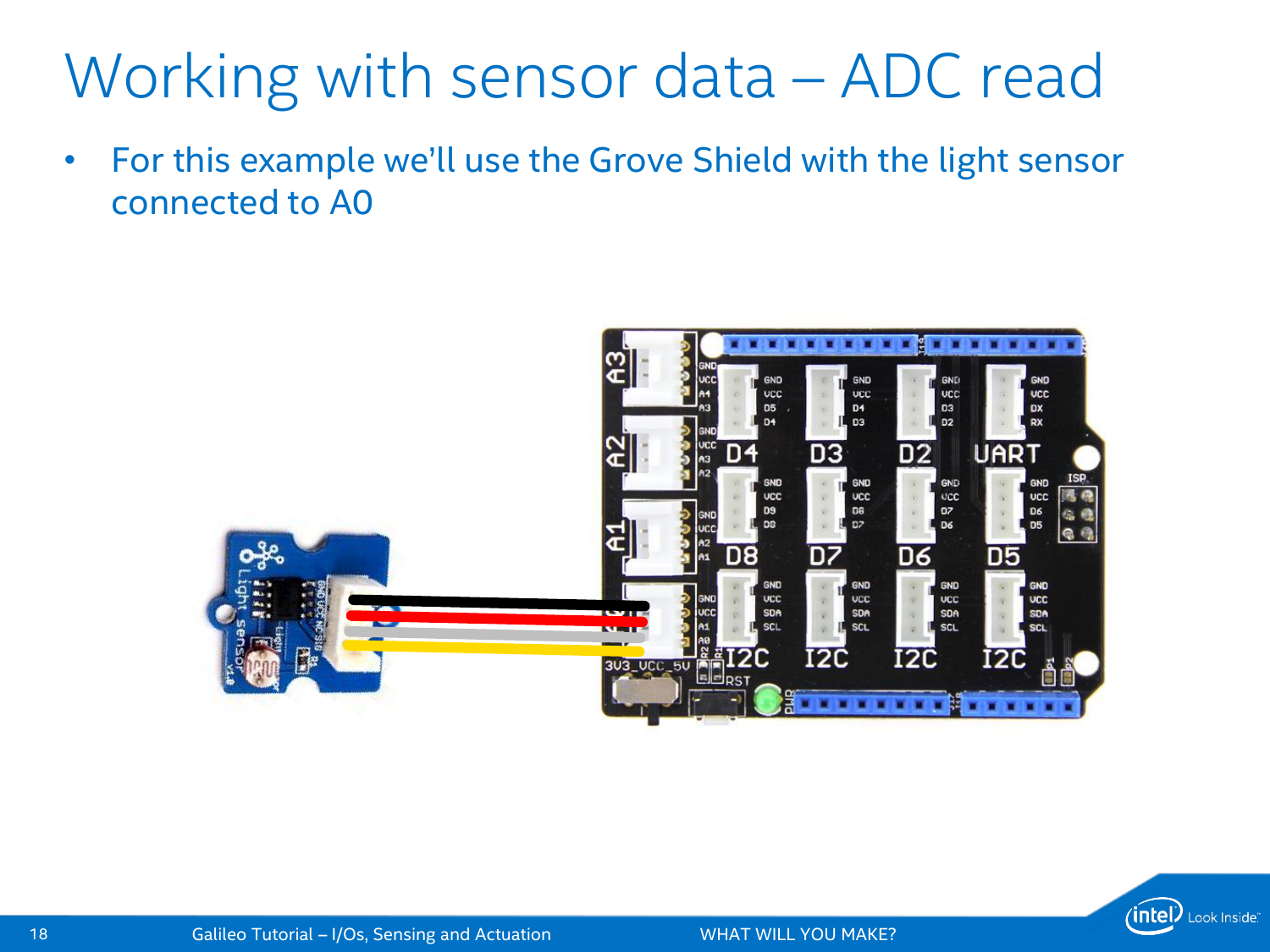## Working with sensor data – ADC read

- First, set a multiplexer value to connect the GPIO to the ADC
	- **echo -n "37" > /sys/class/gpio/export**
	- **echo -n "out" > /sys/class/gpio/gpio37/direction**
	- **echo -n "0" > /sys/class/gpio/gpio37/value**
- Next, read directly from sysfs
	- **cat /sys/bus/iio/devices/iio\:device0/in\_voltage0\_raw**
- The Galileo's ADC chip (AD7298) can be temperature compensated for more accurate measurements
- Once you have exported the GPIO pins you need, you don't need to do it again

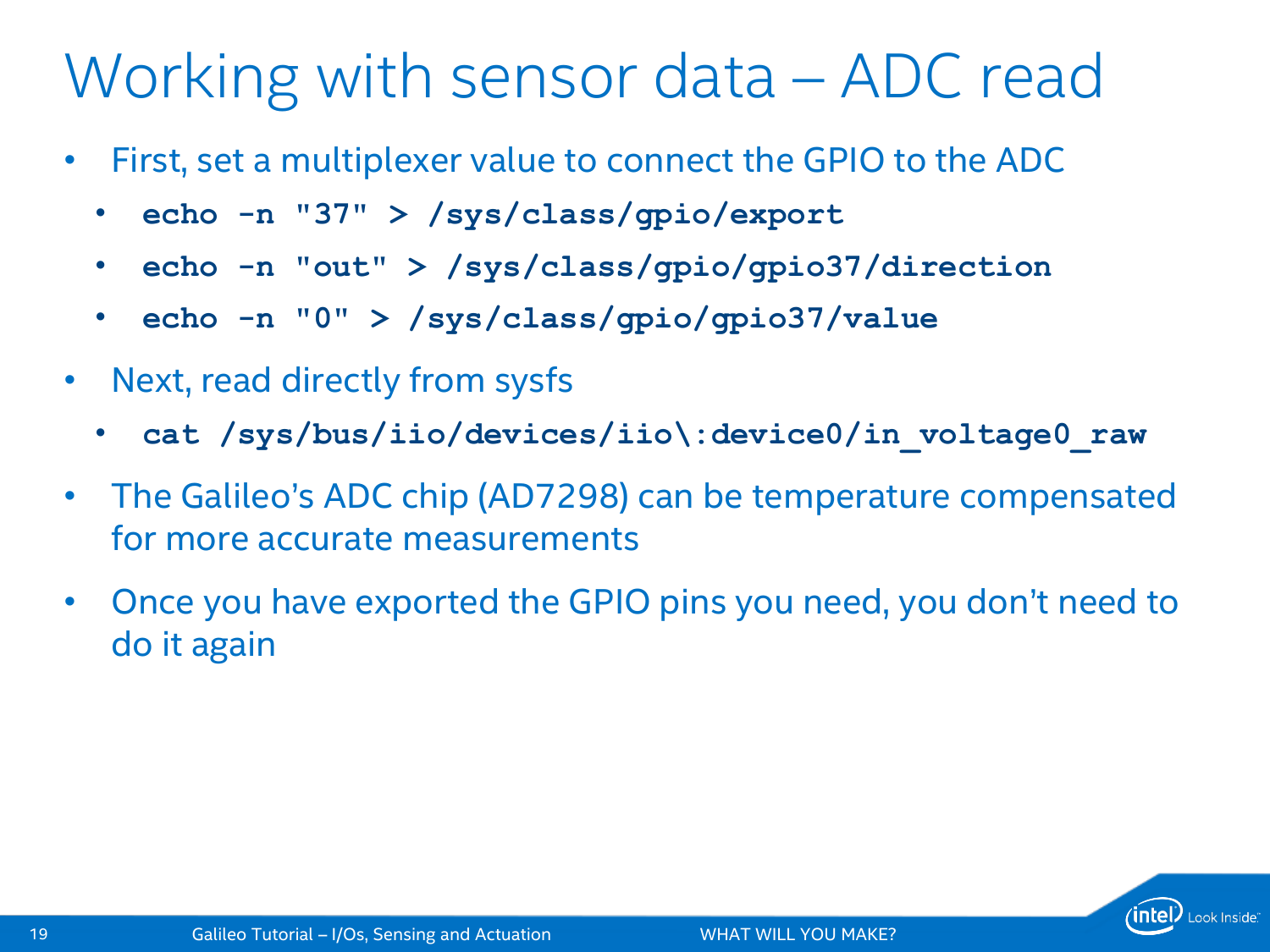# Back to node – fs and galileo-io

• There is a node module called *fs* to handle filesystem interactions

```
• fs.readFile('/etc/passwd', function (err, data) {
      if (err) throw err; 
      console.log(data); 
   });
```
- We could use this to handle all GPIO interactions, but there is a nice npm wrapper called *galileo-io* to make this a little cleaner
	- This is only capable of digital read/write and analog read/write from individual pins
	- Other useful Galileo hardware requires a bit more (UART, I2C, SPI, etc)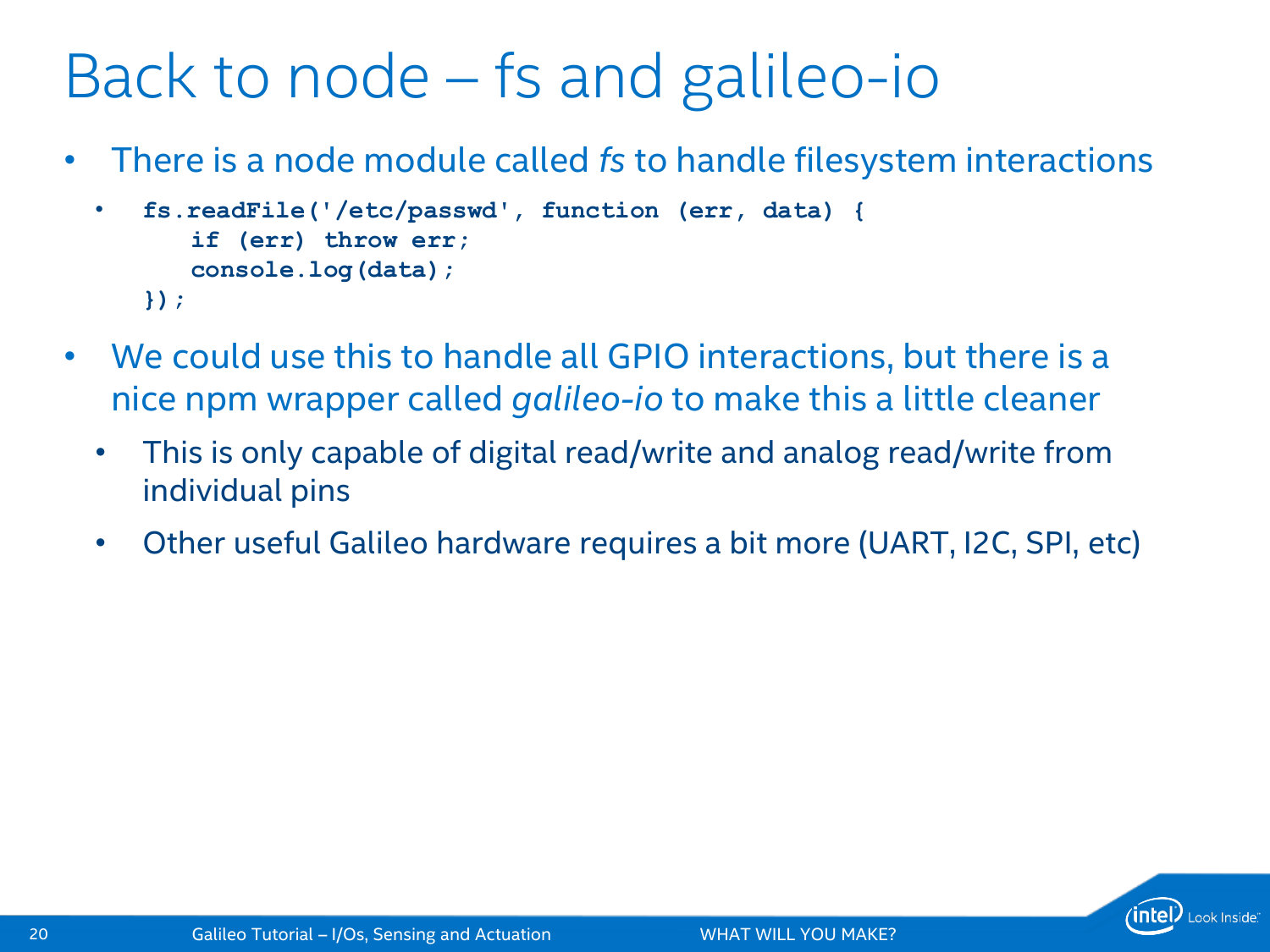#### Writing a server, part 4: data

- This example will stream new ADC measurements using socket.io
- A static content folder is needed to serve up the client-side JS
- server data.js:

```
var Galileo = require('galileo-io');
var board = new Galileo();
app.use(express.static( dirname + '/js'));
...
board.analogRead("A0", function(data) {
    io.emit('data', data);
});
```
• views/data.ejs:

```
<script src="jquery-1.11.1.min.js"></script>
<script>
    socket.on('data', function(msg) {
        $('#data').text(msg);
    });
</script>
...
<div id="data"></div>
```
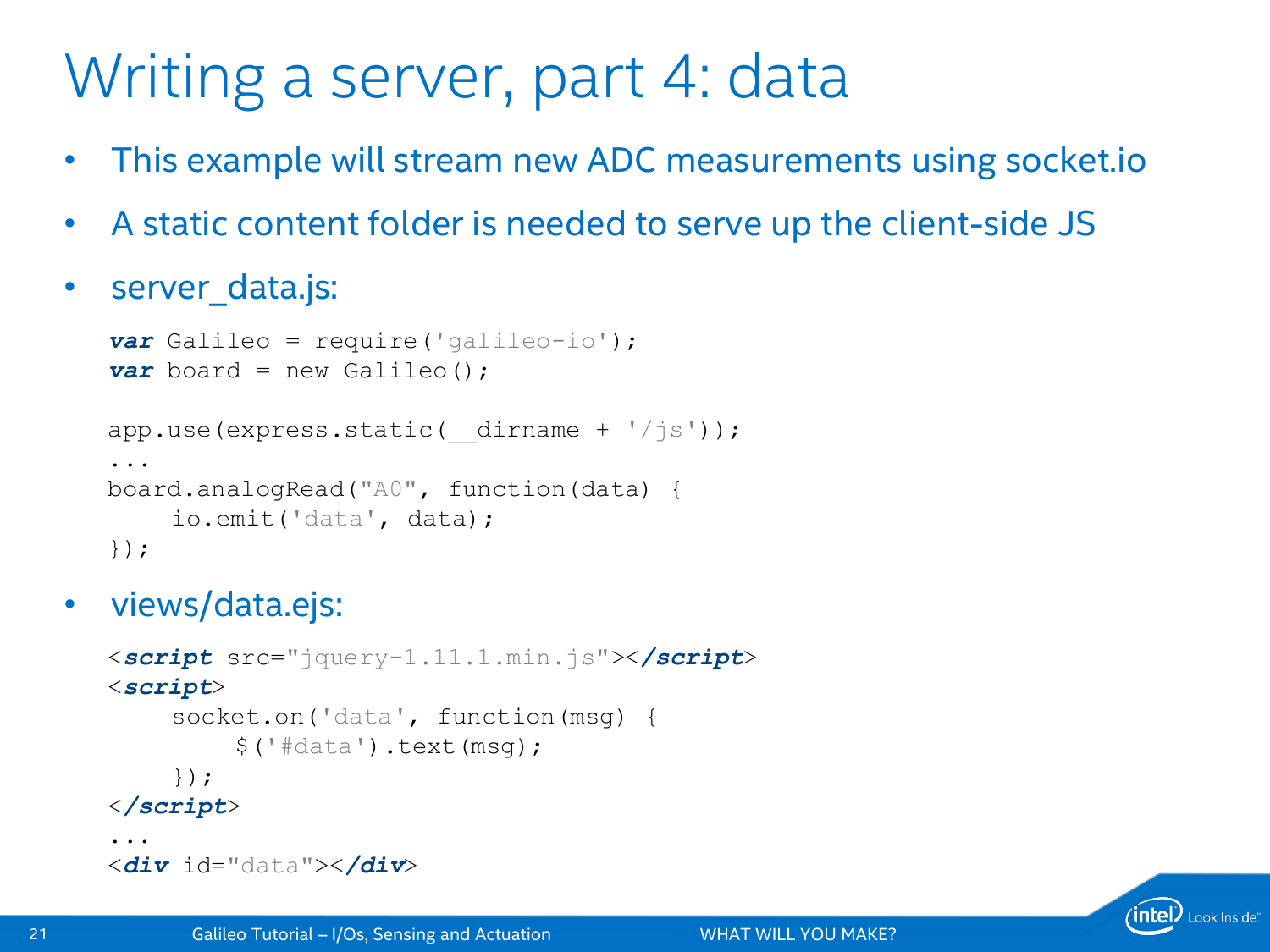# Writing a server, part 5: chart

- Chart.js is a library to easily generate nice-looking plots
	- Other great visualization options in d3.js (Data-Driven Documents)
- server\_chart.js includes a new route ('/chart') to utilize a new view (views/chart.ejs) to demonstrate this



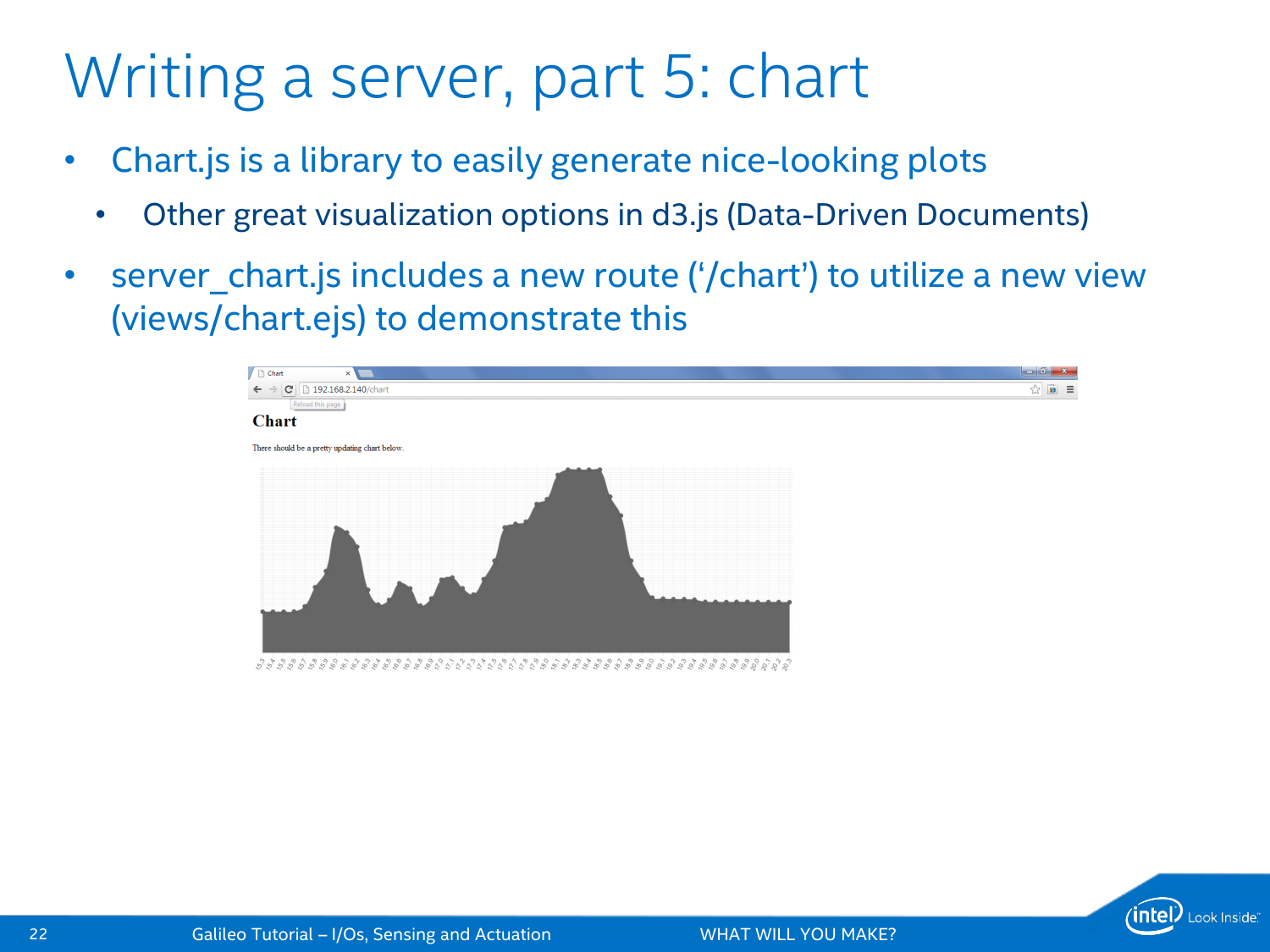# Download these slides (and examples)

*https://github.com/jpwright/senzations14-galileo-nodejs*

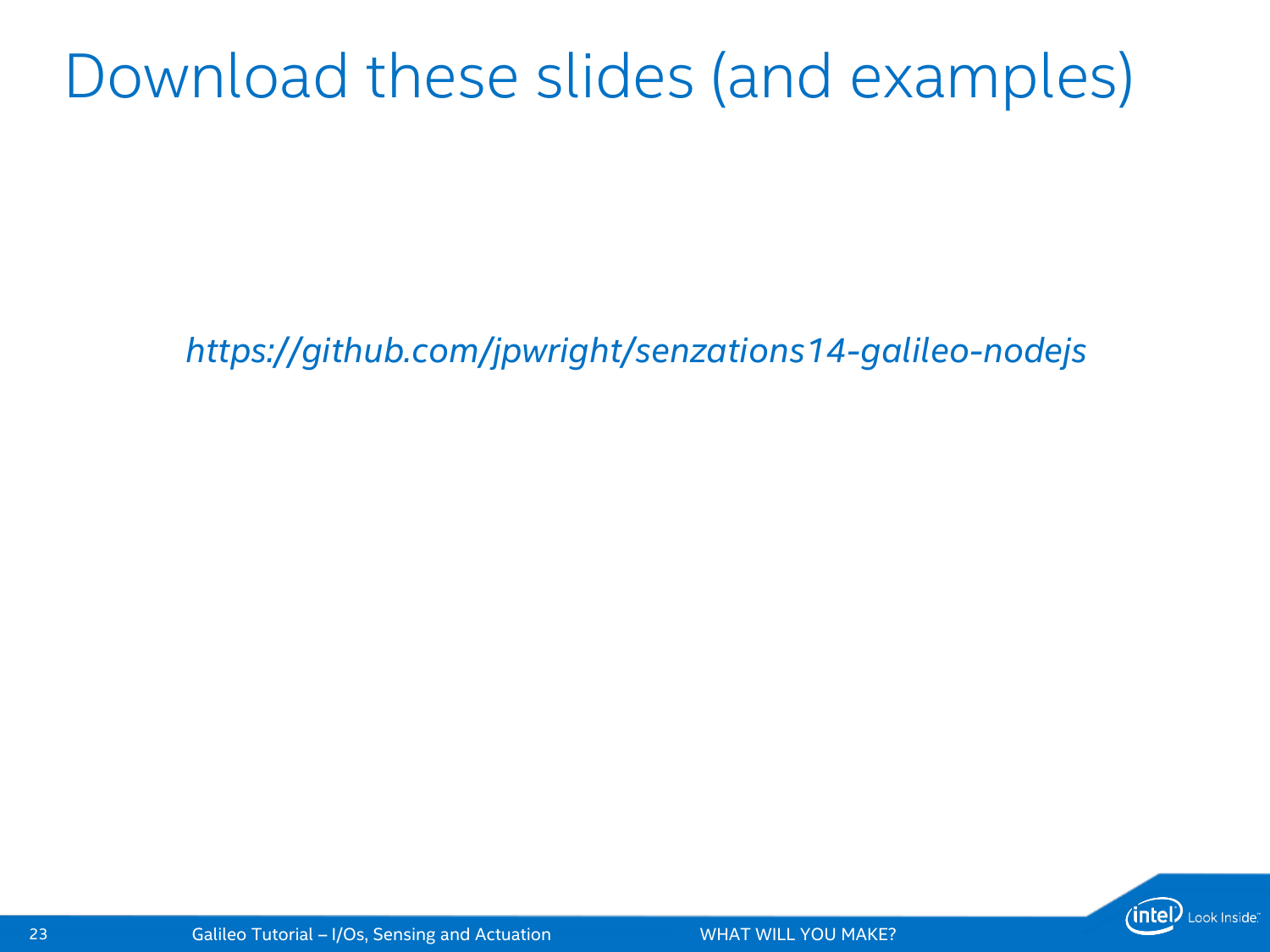#### Questions



24 Galileo Tutorial – I/Os, Sensing and Actuation WHAT WILL YOU MAKE?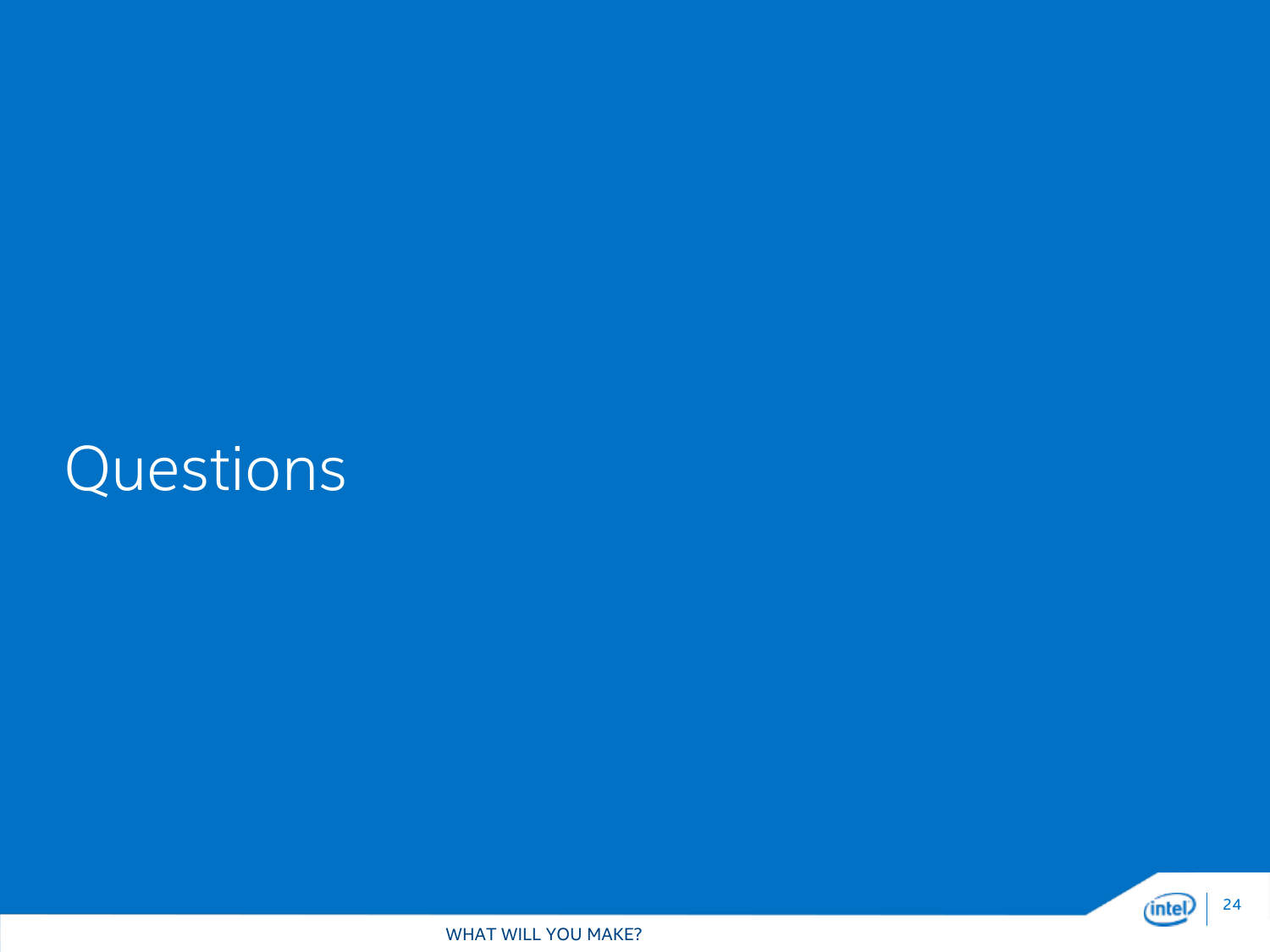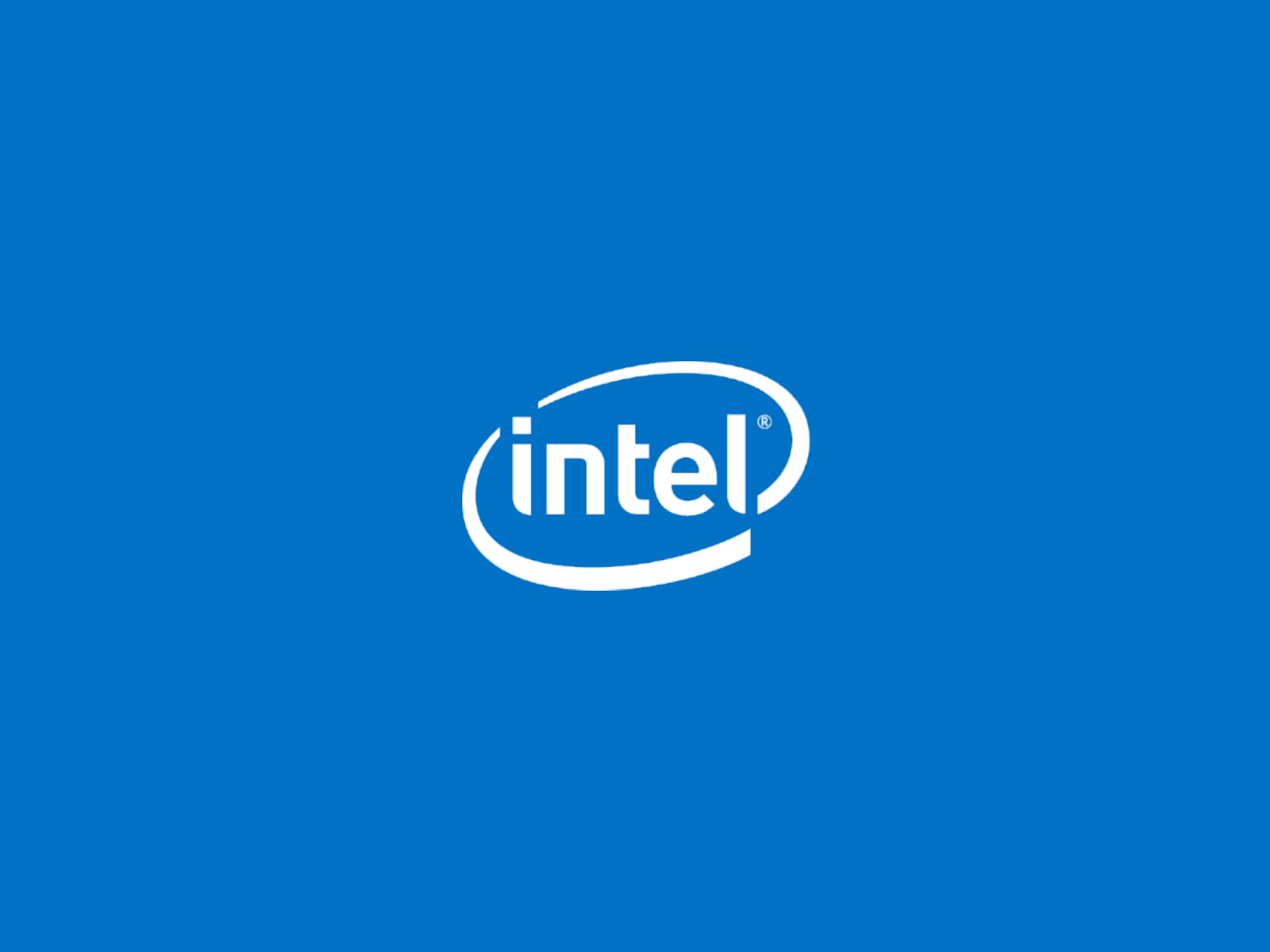#### TCP/IP Network structure

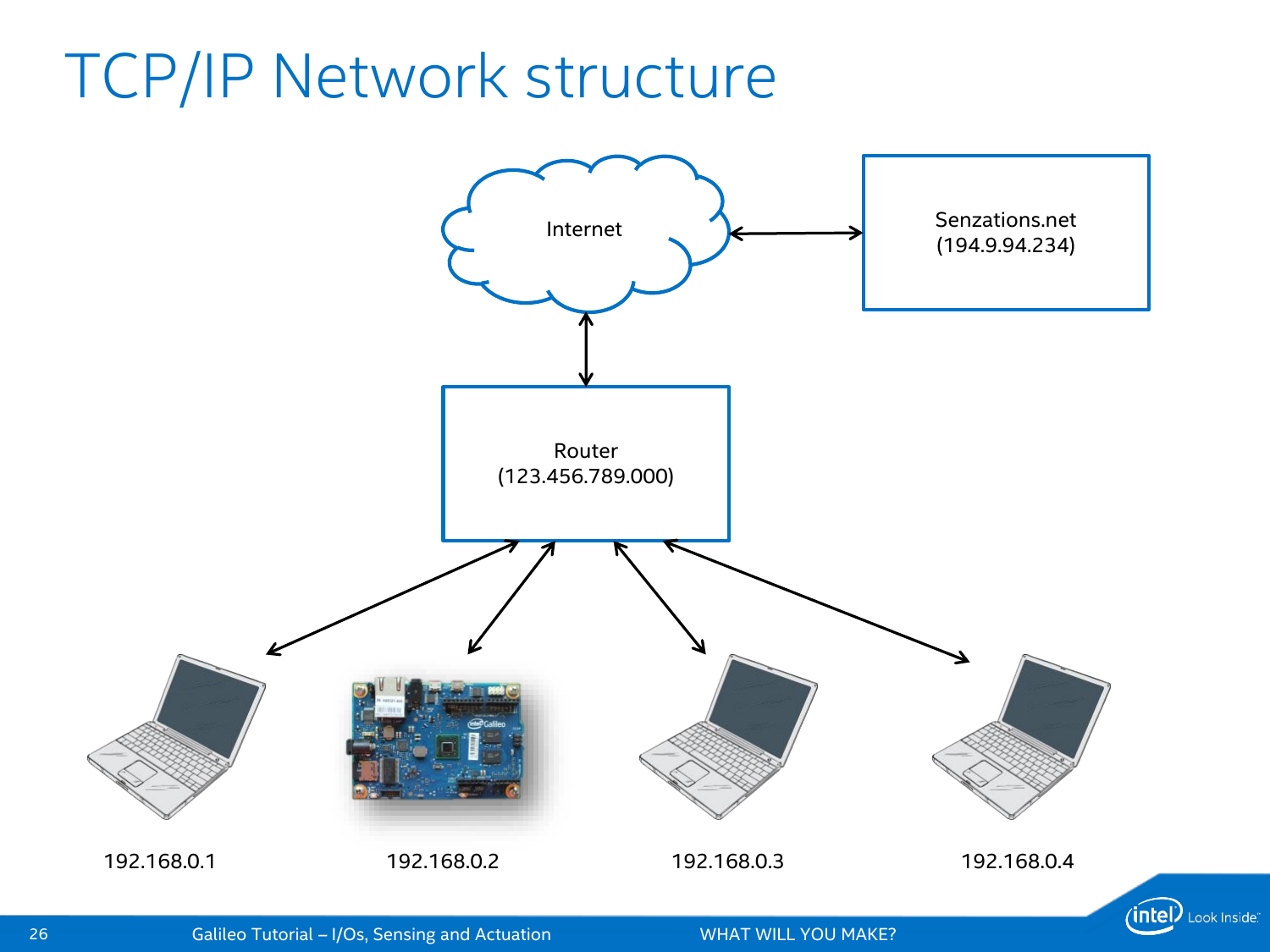# TCP/IP Network terminology

- **IP address** unique designator for a device on a network
	- IPv4: 50.131.197.209
	- IPv6: 2001:0db8:85a3:0000:0000:8a2e:0370:7334
- **Local IP**  designator for a device on a local area network
- **External IP** designator for a device to the entire Internet
- **DHCP** (dynamic host configuration protocol) means for a router to automatically assign IP addresses to devices on its network
- **Subnet mask** used to define a network prefix (e.g., use 192.168.0.x to refer to devices on the LAN)
- **DNS** (domain name service) translate human-readable URL to an IP address of a server

![](_page_26_Picture_9.jpeg)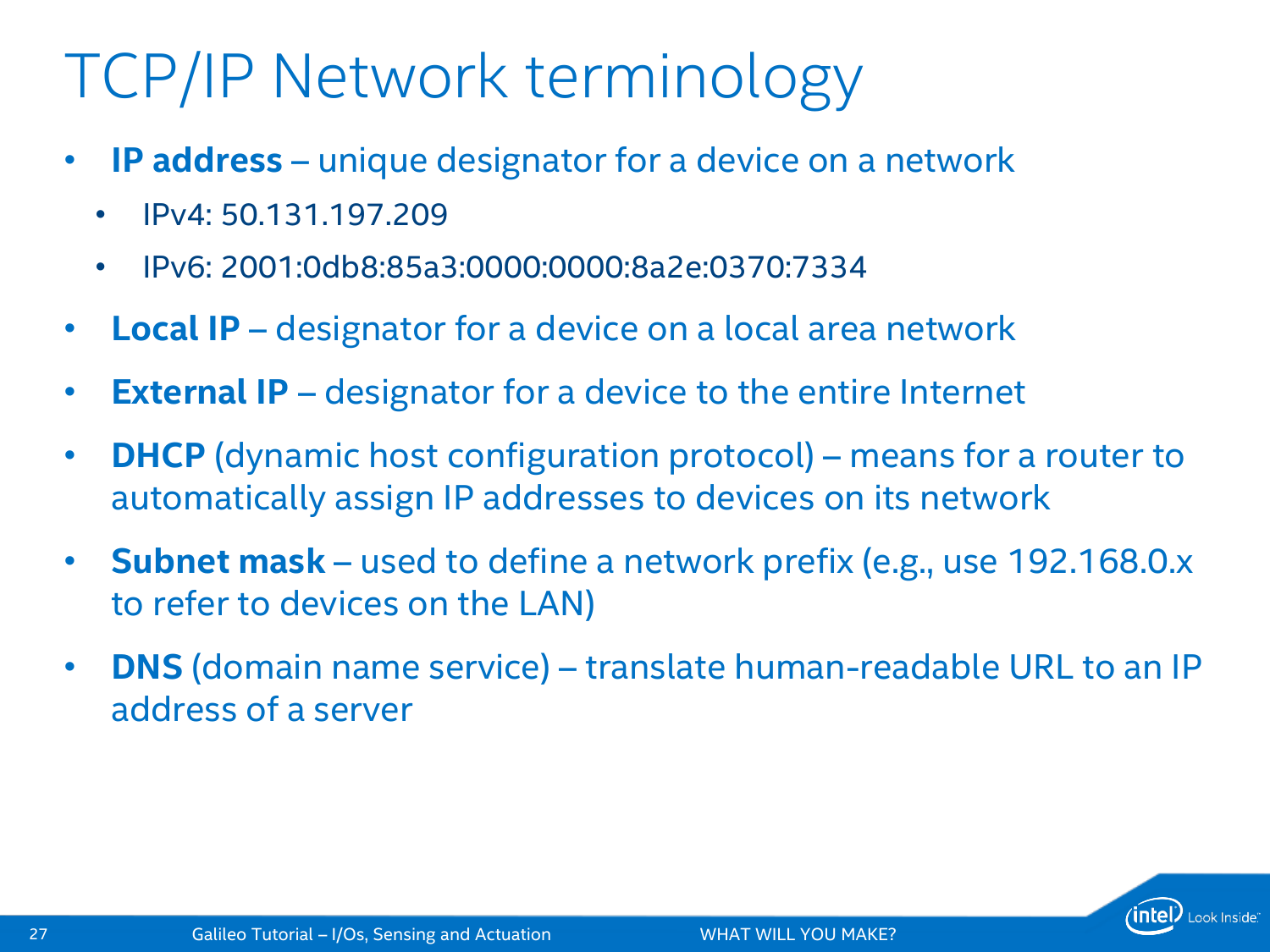#### TCP/IP Network structure

![](_page_27_Figure_1.jpeg)

28 Galileo Tutorial – I/Os, Sensing and Actuation WHAT WILL YOU MAKE?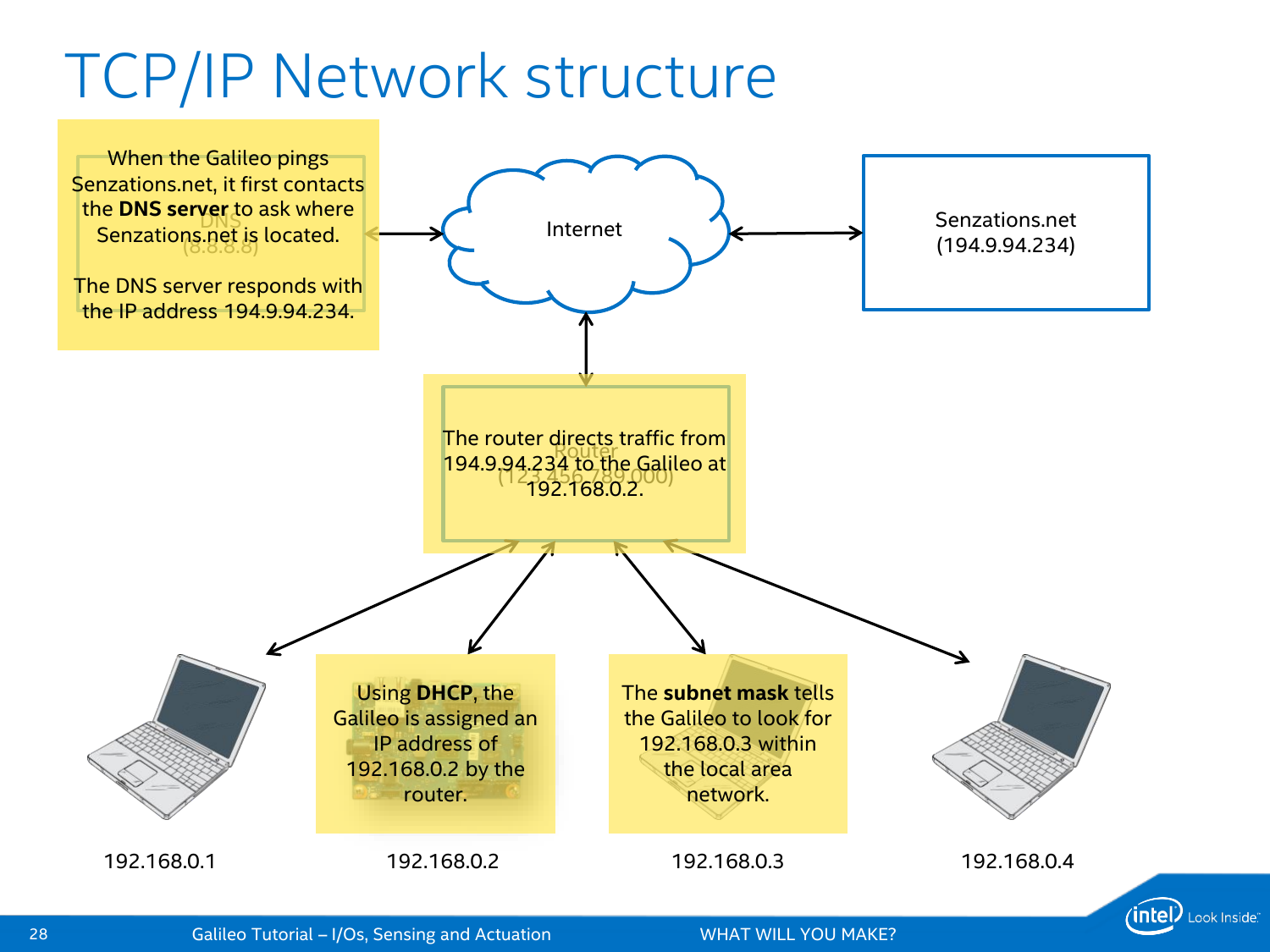#### How do we run our own server?

- A server is just a device that responds to requests on a network, and which is typically always on
- Traffic of incoming/outgoing requests is divided into **ports** (the TCP part of TCP/IP)
	- **HTTP** (web) port 80
	- **SSH** (secure shell) port 22
	- **FTP** (file transfer protocol) port 20
	- **SMTP** (mail) port 25
	- Anything else you want
- Ports are typically appended on to the end of an address, e.g. 192.168.0.1*:80*

![](_page_28_Picture_9.jpeg)